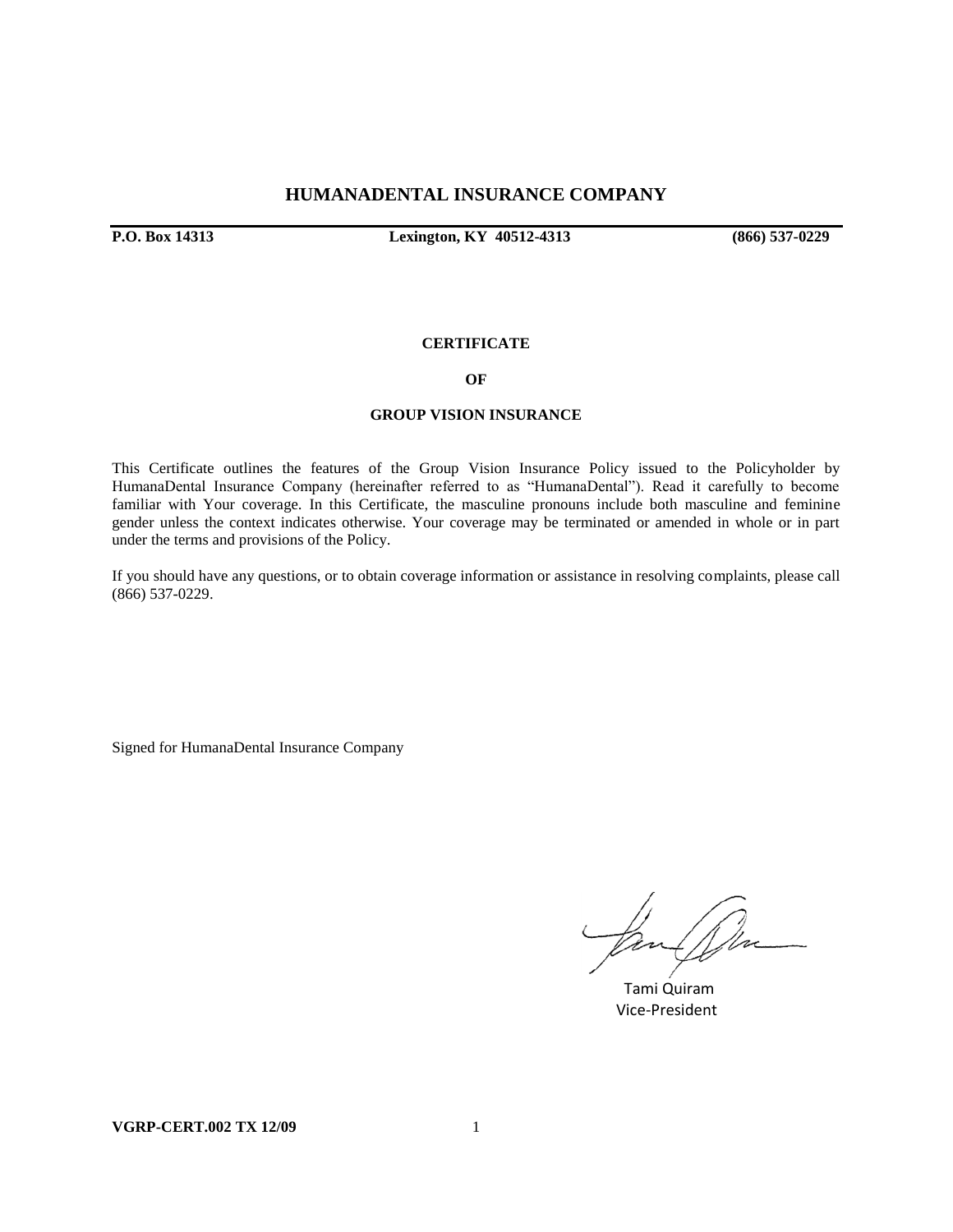| <b>IMPORTANT NOTICE</b>                                                                                                        | <b>AVISO IMPORTANTE</b>                                                                                                                         |
|--------------------------------------------------------------------------------------------------------------------------------|-------------------------------------------------------------------------------------------------------------------------------------------------|
| To obtain information or make a complaint:                                                                                     | Para obtener informacion o para someter una queja:                                                                                              |
| You may call HumanaDental Insurance Company's toll free<br>telephone number for information or to make a complaint at          | Usted puede llamar al numero de telefono gratis de<br>HumanaDental Insurance Company para informacion o                                         |
| 1-800-233-4013                                                                                                                 | para someter una queja al                                                                                                                       |
|                                                                                                                                | 1-800-233-4013                                                                                                                                  |
| You may contact the Texas Department of Insurance to<br>obtain information on companies, coverages, rights or<br>complaints at | Puede communicarse con el Departamento de Seguros de<br>Texas para obtener informacion acerca de companias,<br>coberturas, derechos o quejas al |
| 1-800-252-3439                                                                                                                 |                                                                                                                                                 |
|                                                                                                                                | 1-800-252-3439                                                                                                                                  |
| You may write the Texas Department of Insurance                                                                                |                                                                                                                                                 |
| P.O. BOX 149104                                                                                                                | Puede escribir al Departamento de Seguros de Texas                                                                                              |
| Austin, TX 78714-9104                                                                                                          | P.O.BOX 149104                                                                                                                                  |
| FAX # (512) 475-1771                                                                                                           | Austin, TX 78714-9104                                                                                                                           |
|                                                                                                                                | FAX # (512) 475-1771                                                                                                                            |
| PREMIUM OR CLAIM DISPUTES:                                                                                                     |                                                                                                                                                 |
| Should you have a dispute concerning your premium or                                                                           | <b>DISPUTAS SOBRE PRIMAS O RECLAMOS:</b>                                                                                                        |
| about a claim you should contact the company first. If the                                                                     | Si tiene una disputa concerniente a su prima o a un                                                                                             |
| dispute is not resolved, you may contact the Texas<br>Department of Insurance.                                                 | reclamo, debe communicarse con el la compania primero.<br>Si no se resuelve la disputa, puede entonces                                          |
|                                                                                                                                | communicarse con el departamento (TDI).                                                                                                         |
| <b>ATTACH THIS NOTICE TO YOUR POLICY:</b>                                                                                      |                                                                                                                                                 |
| This notice is for information only and does not become a                                                                      | UNA ESTE AVISO A SU POLIZA:                                                                                                                     |
| part or condition of the attached document.                                                                                    | Este aviso es solo para proposito de informacion y no se                                                                                        |
|                                                                                                                                | convierte en parte o condicion del documento adjunto.                                                                                           |

L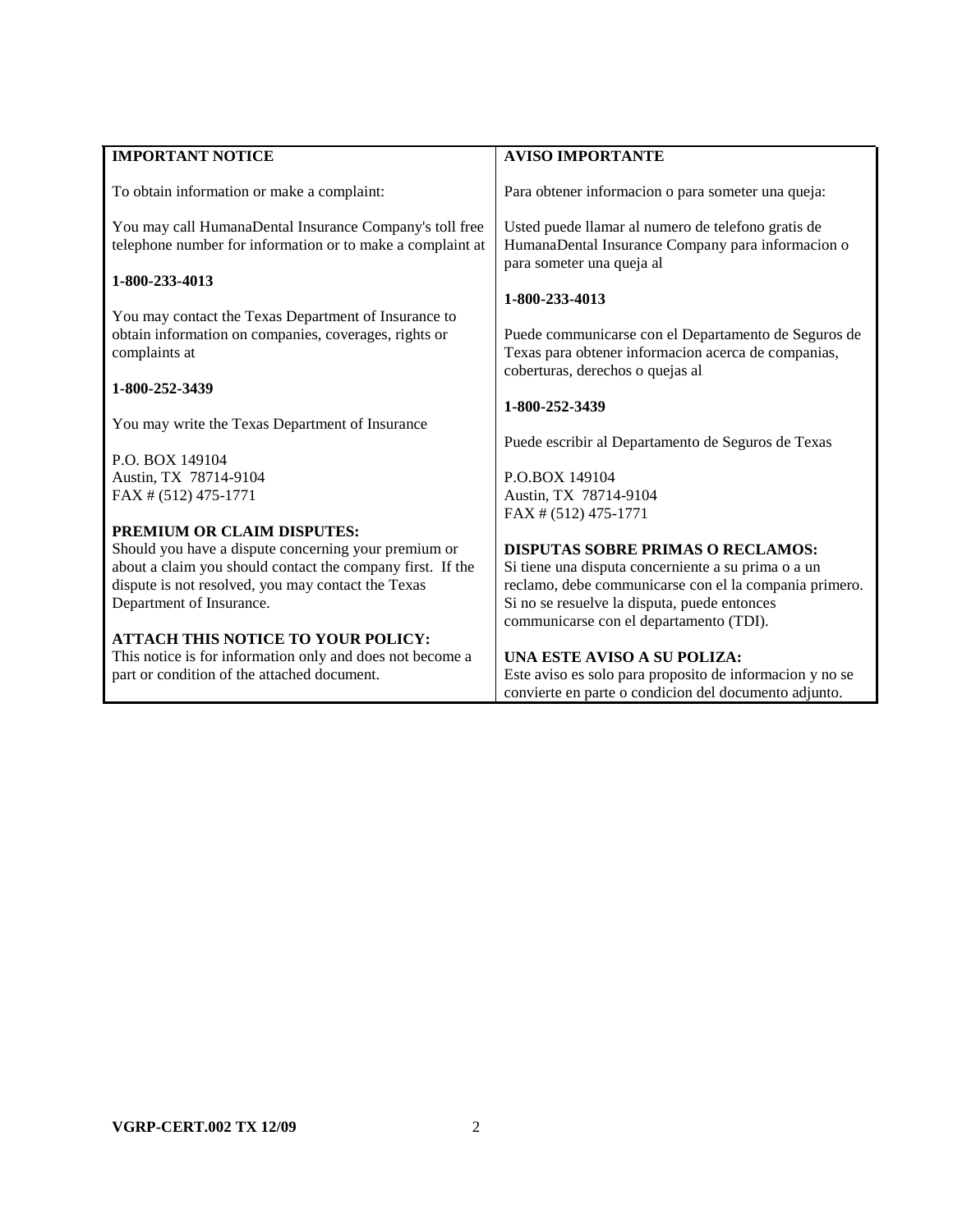# **SECTION I- DEFINITIONS**

**Copayment-** means the amount an Insured is required to pay when a covered service is rendered or covered Materials are purchased.

**Dependent**- means any of the following persons:

- 1. Your spouse;
- 2. Your unmarried children or grandchildren;
	- a) from birth to age 26 and dependent upon You for support; or
	- b) at least 26 years of age and:
		- i. primarily dependent upon You for support because of mental or physical handicap;
		- ii. was incapacitated and insured under Policy on his or her  $26<sup>th</sup>$  birthday; and continues to be
		- incapacitated beyond his or her  $26<sup>th</sup>$  birthday.

A child also includes adopted children, as well as stepchildren or foster children living with the Subscriber in a parent-child relationship.

**Group**- means the aggregate of individuals eligible to be covered under the Policy. Group also refers to the subgroup participating under the Policy for the benefit of its group members.

**Insured**- means You and Your Dependent(s) covered under the Policy.

**Materials**- means lenses, frame and contact lenses covered under the Policy.

**Non-VisionCare Plan Network Provider**- means any provider who is NOT under agreement with the VisionCare Plan Network.

**Policy**- means the Policy issued to the Policyholder.

**Policyholder** – means the Group to whom the Policy has been issued.

**Schedule of Benefits** - means the listing of benefits showing what is paid.

"**You**" and "**Your**" means the Certificateholder.

**VisionCare Plan Network**- means jointly and severally the VisionCare Plan Network Providers under agreement with Us to provide certain vision services to individuals at contracted rates and terms.

**VisionCare Plan Network Provider**- means a provider under agreement with VisionCare Plan Network.

"**We**", "**Our**", "**Us**", and "**Plan**" means HumanaDental Insurance Company.

### **SECTION II-BECOMING INSURED**

Your Coverage Begins- You and Your Dependents are covered at 12:01 a.m. on the later of:

- 1. The first of the month following the date first eligible for coverage;
- 2. The date We accept Your enrollment, if You are not enrolled within 30 days of becoming eligible;
- 3. The date You first acquire a new Dependent;
- 4. The date We accept a Dependent's enrollment, if he is not enrolled within 30 days of becoming eligible.

**Newborn Child**- A child born to You or Your Dependent spouse is covered from the moment of birth for 30 days. If you choose to insure Your newborn, You must enroll the child within 30 days from the date of birth and pay the additional premium, if any, or coverage for that child will terminate at the end of the 30-day period.

**Adopted Child**- A child placed with You for adoption will be covered from the earlier of: 1) the date of birth if a petition for adoption is filed within 30 days of the birth of such child; 2) the date you gain custody of the child under a temporary court order that grants You conservatorship of the child; or 3) the date the child is placed with You for adoption; and additional premium, if any, is paid.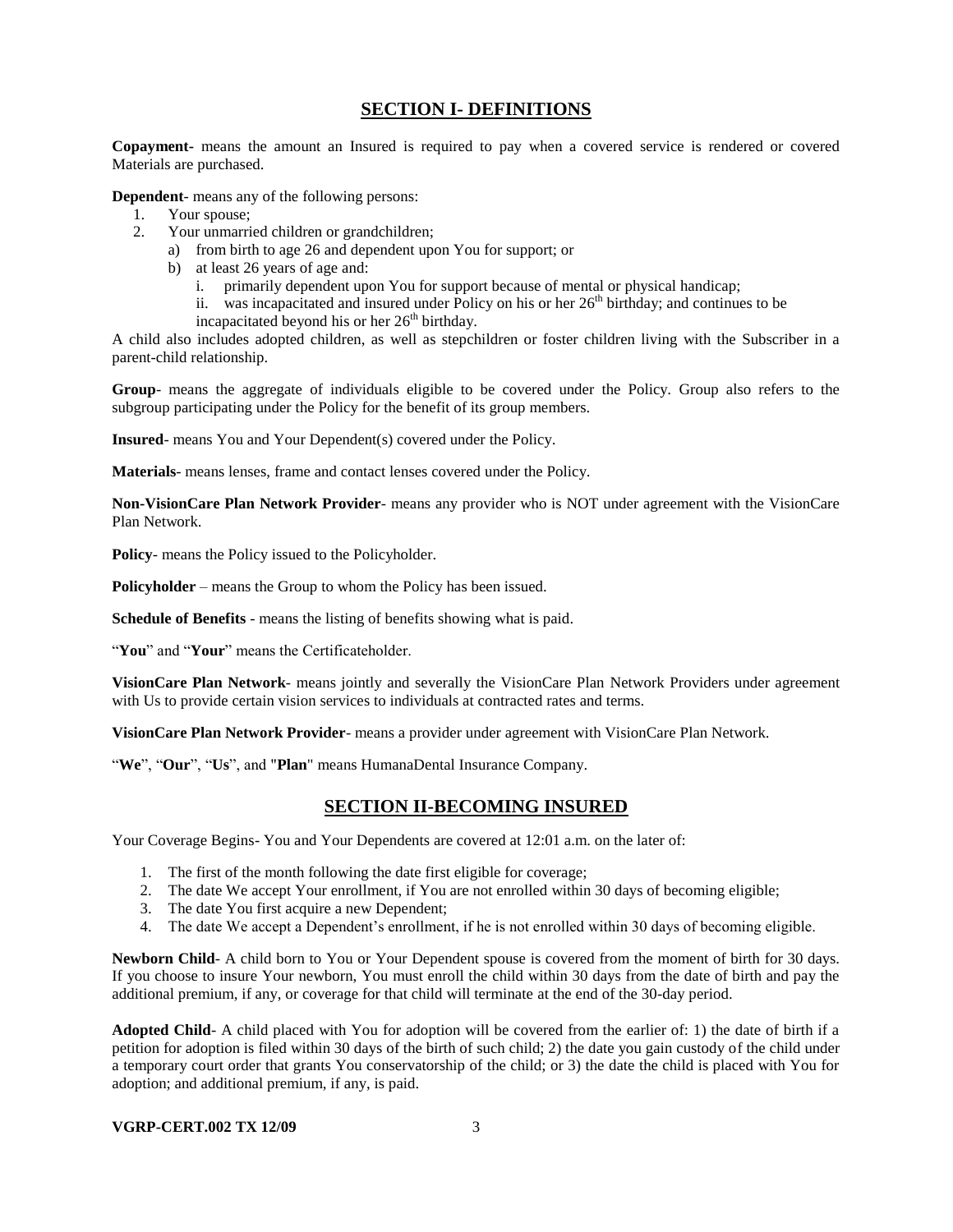**Your Coverage Ends**- Coverage for You and/or Your Dependent will end at 12:01 a.m. on the earlier of:

- 1. On the date the Policyholder tells Us that You and/or Your Dependent cease to be eligible for coverage;
- 2. The last day of the month in which Your Dependent is no longer a Dependent as defined;
- 3. Subject to the Grace Period provision, the last day of the month for which a premium has been paid; or
- 4. The date coverage ends for any class or Group to which You belong; or
- 5. The date the Policy ends.

If Your coverage ends it will not prejudice any existing claim. If service is being rendered at the time coverage ends for an Insured, We will continue to reimburse for such service to completion, but in no event beyond a 3-month period following the date coverage ended.

# **SECTION III-PROCEDURES FOR USING BENEFITS**

**Provider Choice -** The Insured may elect to receive services and Materials from either a VisionCare Plan Network Provider or a Non-VisionCare Plan Network Provider of his or her choice. When receiving services from a Non-VisionCare Plan Network Provider, You must obtain an Out-of-Network Claim Form located On our web site [www.myhumanavisioncare.com](http://www.myhumanavisioncare.com/) or You may call Customer Care at (866) 537-0229 and have the form mailed to You.

**Using a VisionCare Plan Network Provider** – Prior to receiving services, log on to our website at [www.humanavisioncare.com](http://www.humanavisioncare.com/) or call Customer Care (866) 537-0229 to obtain a list of participating VisionCare Plan Network Providers and to confirm Your eligibility for benefits under the Plan.

Once You have verified that the provider is a participating VisionCare Plan Network Provider and confirmed that You are eligible for benefits, please contact the provider to schedule an appointment. You must identify yourself as a VisionCare Plan member, have your group name and policy number available. The VisionCare Plan Network Provider will provide the covered service and bill the Plan directly. You will pay your Copayment and any extra costs for services and materials not covered by the Plan.

In the event You receive a prescription for corrective eyewear from the examining VisionCare Plan Network Provider, You may obtain Materials from that provider or another participating VisionCare Plan Network Provider.

**Using a Non-VisionCare Plan Network Provider** - When an Insured elects to obtain services or purchase Materials from a Non-VisionCare Plan Network Provider, payment of benefits are based upon the VisionCare Plan Network allowance after deduction of the Copayment. The allowance and Copayment are shown in the Schedule of Benefits. The Insured must pay the Non-VisionCare Plan Network Provider in full for any service and/or Materials at the time the service is rendered or the Materials are provided and then submit to Us an itemized statement of charges. The Insured is responsible for payment of the Copayment, the costs and fees associated with covered services or Materials in excess of the allowance as shown in the Schedule of Benefits, and any services or materials NOT covered by the Policy.

# **SECTION IV-LIMITATIONS AND EXCLUSIONS**

**Limitations-** In no event will coverage exceed the lesser of:

- 1. The actual cost of covered services or Materials;
- 2. The limits of the Policy, shown in the Schedule of Benefits; or
- 3. The allowance as shown in the Schedule of Benefits.

Materials covered by the Policy that are lost or broken will only be replaced at normal intervals as provided for in the Schedule of Benefits.

We will pay only for the basic cost for lenses and frames covered by the Policy. The Insured is responsible for extras selected, including but not limited to:

#### **VGRP-CERT.002 TX 12/09** 4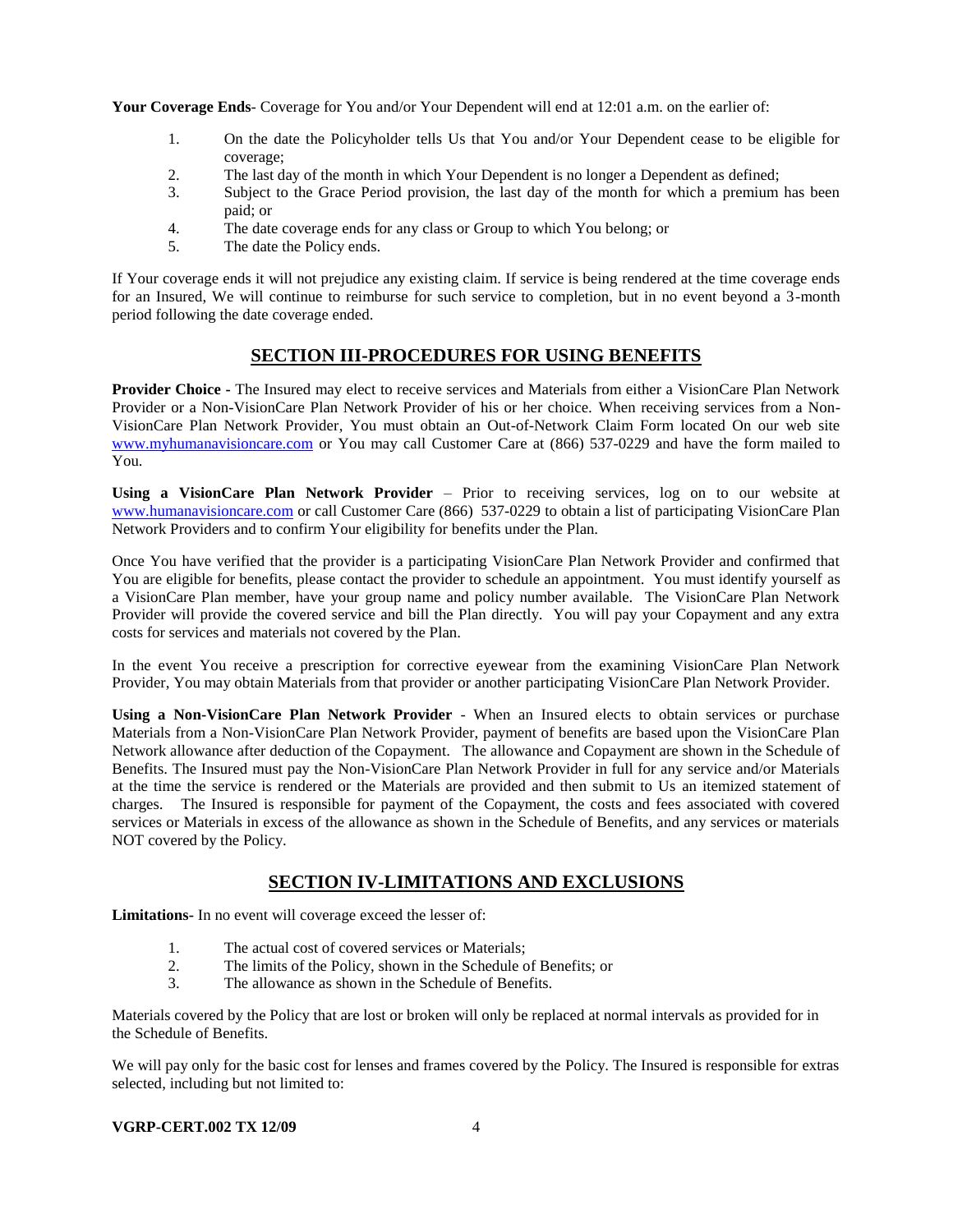- 1. Blended lenses;
- 2. Progressive multifocal lenses;
- 3. Photochromatic lenses; tinted lenses, sunglasses, prescription and plano;
- 4. Coating of lens or lenses;
- 5. Laminating of lens or lenses;
- 6. Groove, Drill or Notch, and Roll and Polish; unless otherwise specifically listed as a covered benefit in the Schedule of Benefits.

### **Exclusions**- We will not cover:

- 1. Orthopic or vision training and any associated supplemental testing;
- 2. Two pair of glasses, in lieu of bifocals, trifocals or progressives;
- 3. Medical or surgical treatment of the eyes;
- 4. Any services and/or materials required by an Employer as a condition of employment;
- 5. Any injury or illness covered under any Workers' Compensation or similar law;
- 6. Sub-normal vision aids, aniseikonic lenses or non-prescription lenses;
- 7. Charges incurred after: (a) the Policy ends; or (b) the Insured's coverage under the Policy ends, except as stated in the Policy;
- 8. Experimental or non-conventional treatment or device;
- 9. Contact lenses, except as specifically covered by the Policy;
- 10. Hi Index, aspheric and non-aspheric styles;
- 11. Oversized 61 and above lens or lenses;
- 12. Cosmetic items, unless otherwise specifically listed as a covered benefit in the Schedule of Benefits.

# **SECTION V-COORDINATION WITH OTHER BENEFITS**

### 1. APPLICABILITY.

This Coordination With Other Benefits provision applies to This Plan when You or Your covered dependents have vision care coverage under more than one Plan. For the purposes of this section only, "Plan" and "This Plan" are defined below. If this provision applies, the Order of Benefit Determination Rules should be looked at first. Those rules determine whether the benefits of This Plan are determined before or after those of another Plan. The benefits of This Plan: (a) will not be reduced when, under the Order of Benefit Determination Rules, This Plan determines its benefits before another Plan; but (b) may be reduced when, under the Order of Benefit Determination Rules, another Plan determines its benefits first. The above reduction is described in Section 4, Effect on the Benefits of This Plan.

### 2. DEFINITIONS.

A "Plan" is any group insurance or group type insurance, whether insured or uninsured, which provides benefits for, or because of, vision care or treatment. This also includes 1) group or group-type coverage through HMOs and other prepayment, group practice and individual practice plans; and 2) group coverage under labor-management trusteed plans, union welfare plans, employer organization plans, employee benefit organization plans or self insured employee benefit plans. It does not include school accident type coverages, coverage under any governmental plan required or provided by law, or any state plan under Medicaid. Each contract or other arrangement for coverage is a separate Plan. Also, if an arrangement has two parts and coordination applies only to one of the two, each of the parts is a separate Plan.

"This Plan" means this Policy.

"Primary Plan''/"Secondary Plan''. The Order of Benefit Determination Rules state whether This Plan is a Primary Plan or Secondary Plan as to another Plan covering the person. When This Plan is a Primary Plan, its benefits are determined before those of the other Plan and without considering the other Plan's benefits. When This Plan is a Secondary Plan, its benefits are determined after those of the other Plan and may be reduced because of the other Plan's benefits. When there are more than two Plans covering the person, This Plan may be a Primary Plan as to one or more other Plans, and may be a Secondary Plan as to a different Plan or Plans.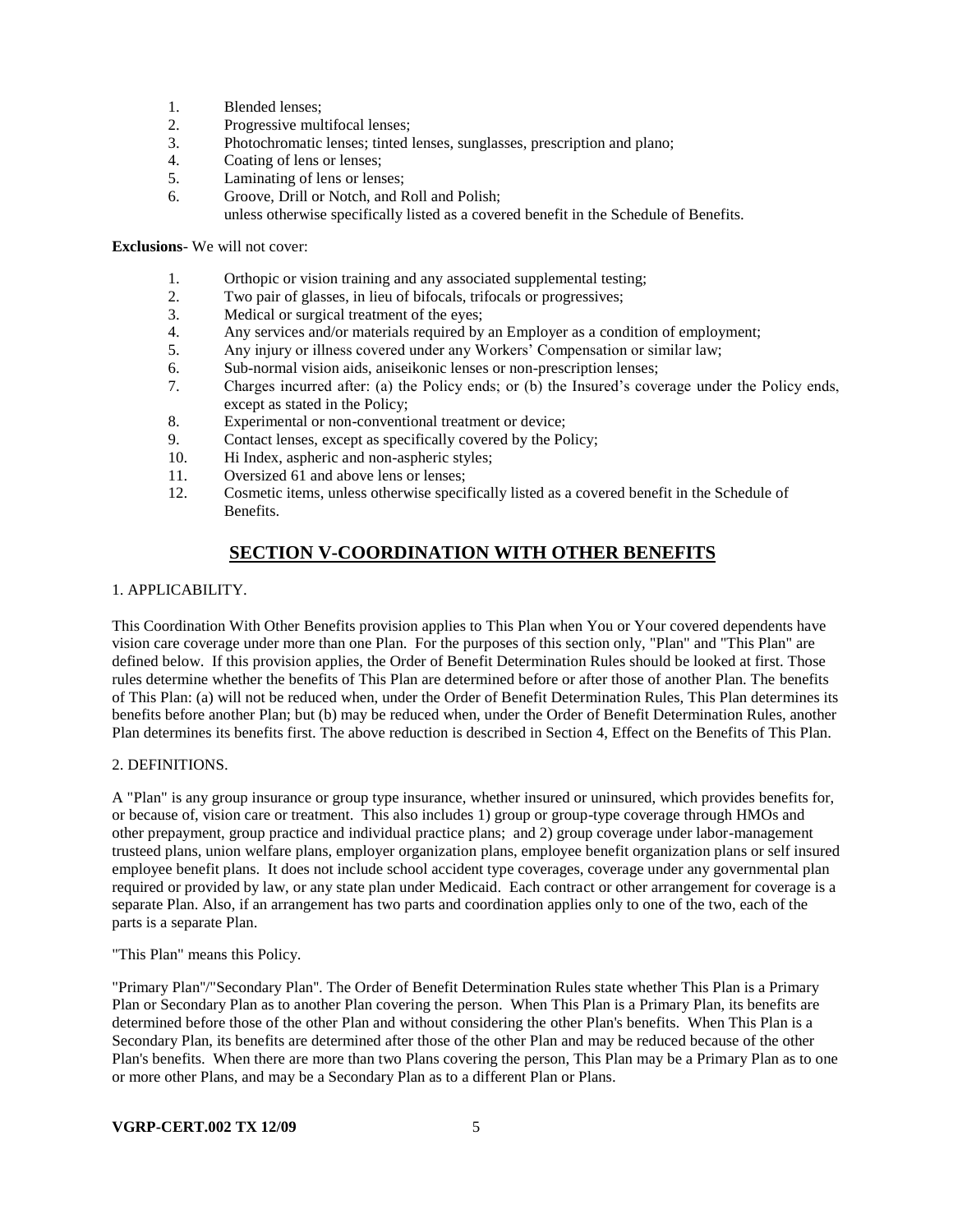"Allowable Expenses" means the allowed amount as shown in the Schedule of Benefits.

"Claim Determination Period" means a benefit year. However it does not include any part of a year during which a person has no coverage under This Plan, or any part of a year before the date this provision or a similar provision takes effect.

### 3. ORDER OF BENEFIT DETERMINATION RULES.

This Plan determines its order of benefits using the first of the following rules which applies:

- (a) The benefits of the Plan which covers the person as an employee, member or subscriber (that is, other than as a dependent) are determined before those of the Plan which covers the person as a dependent; except that if the person is also a Medicare beneficiary, Medicare is secondary to the Plan covering the person as a dependent and primary to the Plan covering the person as other than a dependent, then the benefits of the Plan covering the person as a dependent are determined before those of the Plan covering that person as other than a dependent. Except in the case of legal separation or divorce (further described below), when This Plan and another Plan cover the same child as a dependent of different persons, called "parents":
	- (1) the benefits of the Plan of the parent whose birthday falls earlier in a year are determined before those of the Plan of the parent whose birthday falls later in that year; but
	- (2) if both parents have the same birthday, the benefits of the Plan which covered the parent longer are determined before those of the Plan which covered the other parent for a shorter period of time. However, if the other Plan does not have the rule described immediately above, and if, as a result, the Plans do not agree on the Order of Benefits, the rule in the other Plan will determine the order of benefits.
- (b) If two or more Plans cover a person as a dependent child of divorced or separated parents, benefits for the child are determined in this order: (1) first, the Plan of the parent with custody of the child; (2) then, the Plan of the spouse of the parent with custody of the child; and (3) finally, the Plan of the parent not having custody of the child. However, if the specific terms of a court decree state that one of the parents is responsible for the health care expenses of the child, and the entity obligated to pay or provide the benefits of the Plan of that parent has actual knowledge of those terms, the benefits of that Plan are determined first. This paragraph does not apply with respect to any Claim Determination Period or Plan Year during which any benefits are actually paid or provided before the entity has that actual knowledge.
- (c) The benefits of a Plan which covers a person as an employee who is neither laid off, retired or continuing coverage under a right of continuation (or as a dependent of the person) are determined before those of a Plan which covers that person as a laid off, retired or continuing coverage (or as a dependent of that person). If the other Plan does not have this rule, and if, as a result, the Plans do not agree on the Order of Benefits, this rule is ignored.
- (d) If none of the above rules determines the Order of Benefits, the benefits of the Plan which covered an employee, member, or subscriber longer are determined before those of the Plan which covered that person for the shorter time.

#### 4. EFFECT ON THE BENEFITS OF THIS PLAN.

This section applies when, in accordance with Section 3. Order of Benefit Determination Rules, This Plan is a Secondary Plan to one or more other Plans. In the event the benefits of This Plan may be reduced under this section. Such other Plan or Plans are referred to as ''the Other Plans".

The benefits of This Plan will be reduced when the sum of: (a) the benefits that would be payable for the Allowable Expenses under This Plan in the absence of this provision; and (b) the benefits that would be payable for the Allowable Expenses under the other plans, in the absence of provisions with a purpose like that of this provision, whether or not claim is made; exceeds those Allowable in a Claim Determination Period. In that case, the benefits of This Plan will be reduced so that they and the benefits payable under the Other Plans do not total more than those Allowable Expenses. When the benefits of This Plan are reduced as described above, each benefit is reduced in proportion. It is then charged against any applicable benefit limit of This Plan.

#### 5. RIGHT TO RECEIVE AND RELEASE NEEDED INFORMATION.

Certain facts are needed to apply these rules. HumanaDental has the right to decide which facts are needed. HumanaDental may get needed facts from, or give them to, any other organization or person. HumanaDental need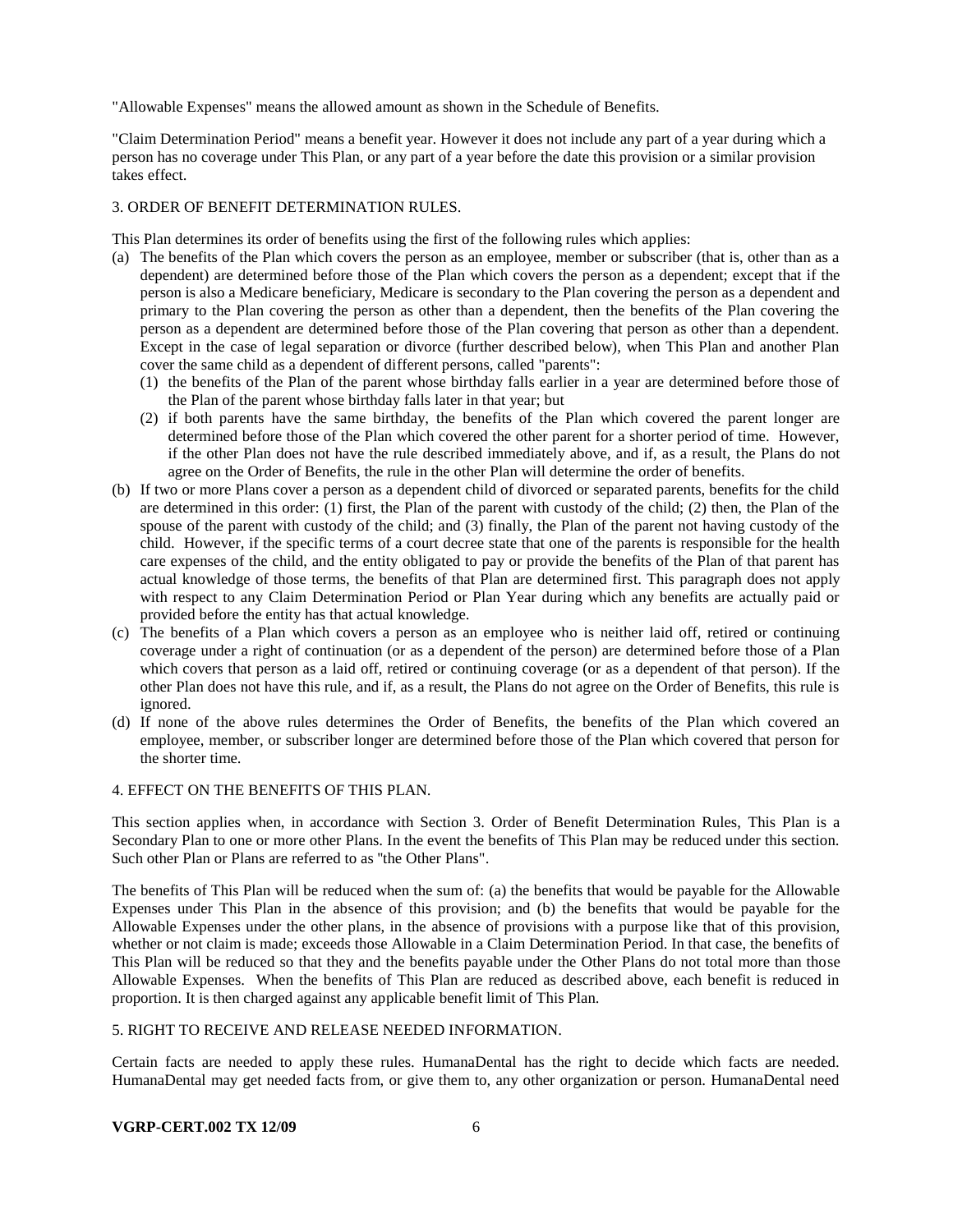not tell, or get the consent of, any person to do this. Each person claiming benefits under This Plan must give HumanaDental any facts deemed necessary to pay the claim.

#### 6. FACILITY OF PAYMENT.

A payment made under another Plan may include an amount which should have been paid under This Plan. If it does, HumanaDental may pay that amount to the organization which made that payment. That amount will then be treated as though it were a benefit paid under This Plan. HumanaDental will not have to pay that amount again. The term "payment made" includes providing benefits in the form of services, in which case, "payment made" means reasonable cash value of the benefits provided in the form of services.

### 7. ERRORS RELATED TO YOUR COVERAGE.

The Plan has the right to correct benefit payments made in error. Providers and/or You have the responsibility to return any overpayments to the Plan. The Plan has the responsibility to make additional payment if any underpayments have been made.

### **SECTION VI-PREMIUMS**

**Premium Payments** - All premiums are payable in advance for coverage under the Policy on the first day of each calendar month in accordance with the premium rate schedules of HumanaDental in effect for each premium due date.

**Grace Periods** - A grace period of 31 days is allowed for payment of each premium due after the first premium, during such grace period the Policy shall continue in force, unless the Group has given the Plan written notice of discontinuance in advance of the date of discontinuance and in accordance with the terms of the Policy. If any premium is not paid prior to the end of the grace period, the coverage to which the premium applies will lapse at the end of the grace period. We will charge a pro-rata premium for the time coverage under the Policy remained in force for any Group during such grace period.

**Change in Premiums** - Premiums are payable to HumanaDental or Our authorized agent. Premiums may be increased for a Policy period on the anniversary date of the Policy. Notice of the maximum amount of a premium increase will be mailed to the Policyholder not less than 60 days prior to the anniversary of the Policy period.

**Reinstatement** - If any renewal premium is not paid within the time granted the Policyholder for payment, a subsequent acceptance of premium by HumanaDental or by any agent authorized by HumanaDental to accept such premium, without requiring in connection therewith an application for reinstatement, shall reinstate the policy; provided, that if HumanaDental or such agent requires an application for reinstatement and issues a conditional receipt for the premium tendered, the Policy will be reinstated upon approval of such application by HumanaDental, or lacking approval, upon the forty-fifth day following the date of such conditional receipt unless HumanaDental has previously notified the Policyholder in writing of its disapproval of such application. The reinstated policy shall cover only loss resulting from such accidental injury as may be sustained after the date of reinstatement and loss due to such sickness as may begin more than ten (10) days after such date. In all other respects, the Policyholder and HumanaDental shall have the same rights thereunder as they had under the Policy immediately before the due date of the defaulted premium, subject to any provisions endorsed hereon or attached hereto in connection with the reinstatement. Any premium accepted in connection with a reinstatement shall be applied to a period for which premium has not been previously paid, but not to any period more than sixty (60) days prior to the date of reinstatement.

**Termination -** This Policy may be terminated if HumanaDental elects to discontinue offering this type of group insurance coverage by this form of Policy or if HumanaDental elects to discontinue all types of coverage, in accordance with applicable state and federal laws. You will receive at least one hundred-eighty (180) days advance notice prior to such discontinuance. Unless otherwise permitted under state law, except for nonpayment of the required premium or the failure to meet continued underwriting standards, HumanaDental will not terminate this Policy prior to the first anniversary date of the Effective Date of the Policy as specified herein. Termination by HumanaDental will be without prejudice to any expenses originating prior to the effective date of termination.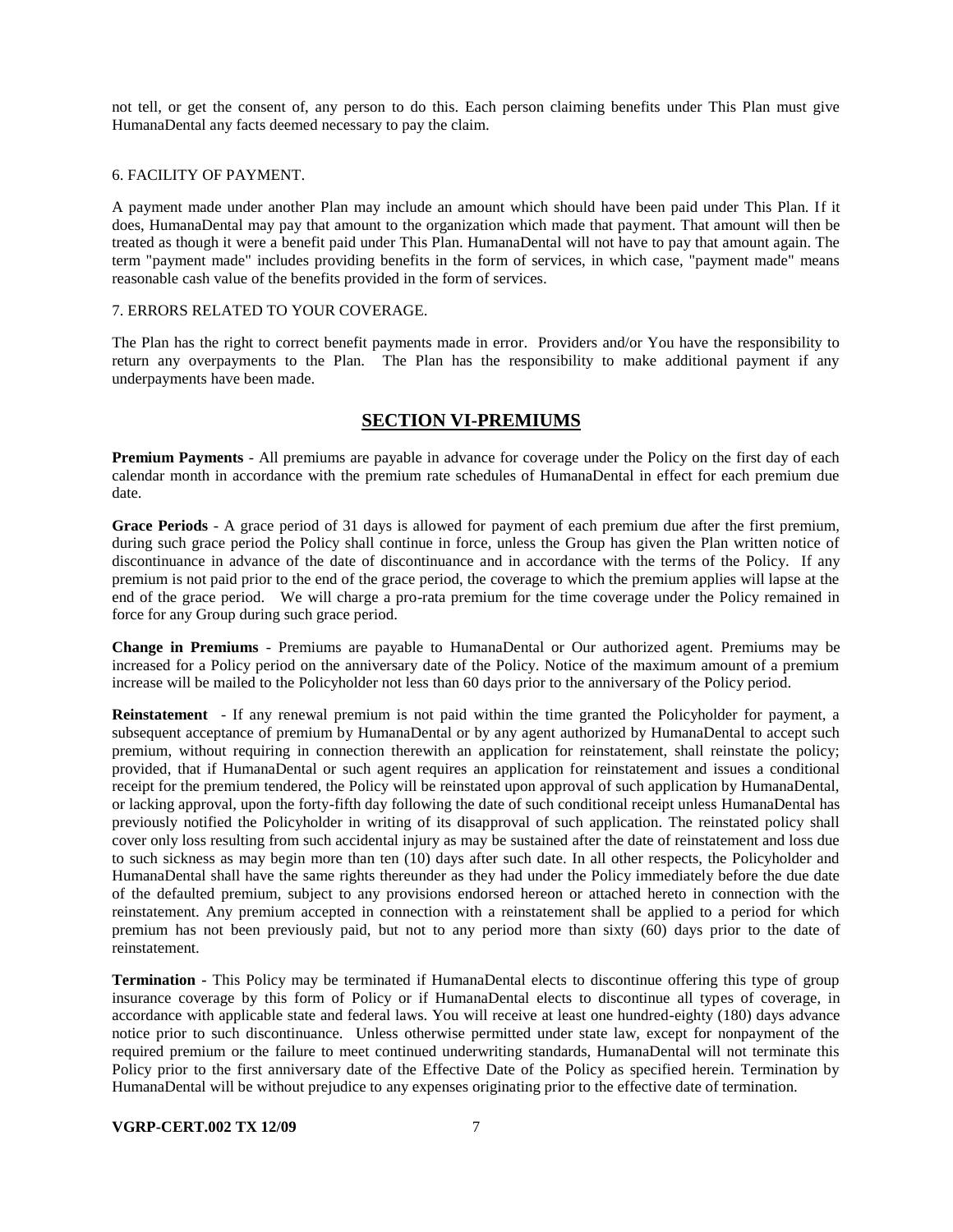This section does not apply to a termination for nonpayment of premium by the Policyholder. In the event that the Policyholder fails in a timely manner to pay premiums, the Policy will terminate on the last date for which premium was paid.

# **SECTION VII-CLAIMS**

**Notice of Claim** - Written notice of claim must be given to Us within 60-days after the occurrence or commencement of loss covered by the Policy, or as soon thereafter as reasonably possible. Notice given by or on behalf of You or Your beneficiary to Us at P.O. Box 14313, Lexington, KY 40512-4313, or to Our authorized agent, with information sufficient to identify the Insured, shall be deemed notice to Us.

**Claim Forms-** You can get the forms You need for claiming benefits by calling Us at (866) 537-0229 or writing Us at P.O. Box 14313, Lexington, KY 40512-4313. If the forms are not sent to You before the expiration of 15 days after the giving of notice, You shall be deemed to have complied with the requirements of the Policy as to proof of loss upon submitting, within the time fixed in the Policy for filing proof of loss, written proof covering the occurrence, character, and extent of the loss for which claim is made.

**Time of Payment of Claims** - Indemnities payable under this Policy for any loss, other than loss for which the Policy provides any periodic payment, will be paid immediately upon receipt of due written proof of such loss. Subject to due written proof of loss, all accrued indemnities for loss for which the Policy provides periodic payment will be paid monthly and any balance remaining unpaid upon the termination of liability will be paid immediately upon receipt of due written proof.

**Proof of Loss** – Written proof of loss must be furnished to Us at P.O. Box 14313, Lexington, KY 40512-4313 in the case of claim for loss for which the Policy provides any periodic payment contingent upon continuing loss within 90-days after the termination period for which We are liable and, in the case of claim for any other loss, within 90 days after the date of such loss. Failure to furnish such proof within the time required shall not invalidate nor reduce any claim if it was not reasonably possible to give proof within such time, provided such proof is furnished as soon as reasonably possible and in no event, except in the absence of legal capacity, later than one year from the time proof is otherwise required.

**Legal Action** - No action at law or in equity shall be brought to recover on the Policy prior to the expiration of 60 days after written proof of loss has been furnished in accordance with the requirements of the Policy. No such action shall be brought after the expiration of three (3) years after the time written proof of loss is required to be furnished.

# **SECTION VIII- NOTICE OF CONTINUATION OF GROUP HEALTH COVERAGE RIGHTS (COBRA) FOR GROUPS SIZE 20 OR MORE**

If Your insurance terminates in accordance with the other terms of this Policy, it will be reinstated as of the date of termination if You elect to continue the insurance in force as described in this section. You may elect to continue insurance if You are currently insured under this Policy, and if such insurance is terminating due to any of the following Qualifying Events:

- 1. Termination of Your employment (for reasons other than gross misconduct);
- 2. Reduction of work hours including lay-off;
- 3. Death of the Certficateholder;
- 4. Divorce or legal separation;
- 5. A child ceases to be a dependent as defined in this Policy;
- 6. The Policyholder files for a Chapter 11 bankruptcy petition, and as a result to this You suffer a loss of coverage under Your retiree coverage.

The maximum continuation of coverage period with respect to a reason described above is: (1) 18 months with respect to 1 or 2 above. However, if You are disabled as determined under Title II or XVI of the Social Security Act at the time of the Qualifying Event or any time during the first 60 days of continuation coverage, then You and any other non-disabled eligible individuals will be eligible for an additional 11 months; (2) 36 months with respect to 3, 4 or 5 above; (3) With respect to 6 above, lifetime coverage for You, whereas Your Dependents will be covered until the earlier of: (a) Your death; or (b) death of the Dependent. If, while insurance is being continued, further

### **VGRP-CERT.002 TX 12/09** 8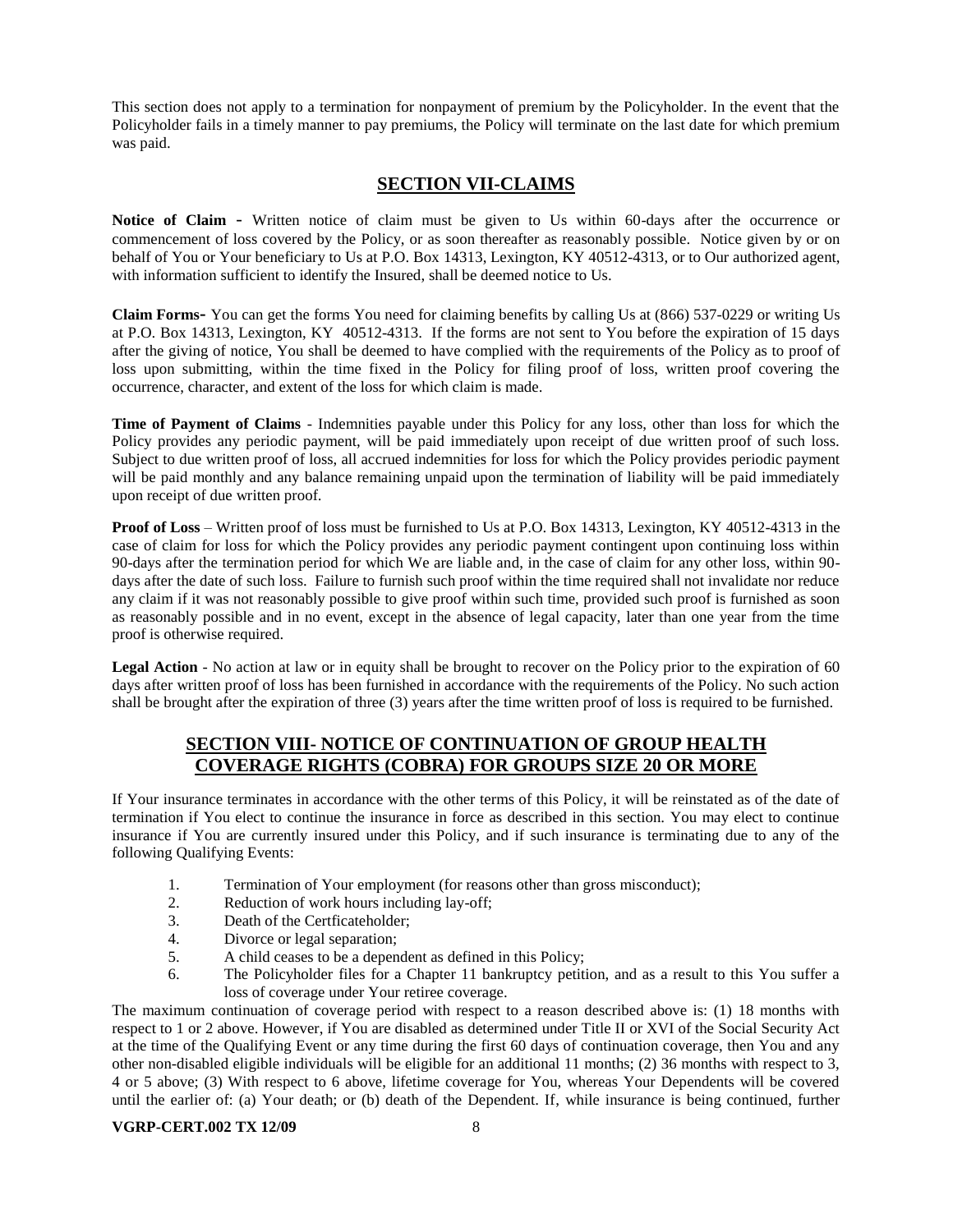qualifying events occur which would entitle You to again elect continuation, the total period of continuation may not exceed 36 months from the date the initial continuation commenced, other than the coverage due to bankruptcy filing as described above.

It is Your responsibility to notify the Policyholder of the occurrence of a Qualifying Event other than termination of employment or reduction in work hours. You must notify the Policyholder within 60 days.

It is the responsibility of the Policyholder to provide You with written notice of Your right to continue coverage under this Section. Such notice will also contain the amount of monthly premium You must pay to continue coverage and the time and manner in which such payments must be made.

To continue coverage under this Policy You must notify the Policyholder of Your election within 60 days of the latest of: (1) the date of Qualifying Event; (2) the date of the loss of coverage; or (3) The date the Policyholder sends notice of the right to continue coverage.

Payment for the cost of insurance for the period preceding the election must be made to the Policyholder within 45 days after the date of such election. Subsequent payments are to be made to the Policyholder in the manner described by the Policyholder in the notice. The Policyholder will remit the payments to HumanaDental.

Continuation of insurance will terminate at the earliest of the following dates: (1) The end of the maximum continuation of coverage period; (2) The last day of the period of coverage for which premiums have been paid, if You fail to make a premium payment when due; (3) Your becoming covered under another group vision care plan as employee, spouse or dependent child; however, coverage will continue for a pre-existing condition for which treatment has already commenced and which is excluded or limited by the other group vision plan; (4) Discontinuance of this vision care benefit provision; or (5) The date Your employer ceases to provide any group vision plan.

### **SECTION IX-GENERAL PROVISIONS**

**Representations and Warranties -** All statements made by any Insured or the Group are deemed representations and not warranties. No statement made by any person insured may be used in any contest unless a copy of the instrument containing the statement is or has been furnished to You, or in the event of Your death or incapacity, Your beneficiary or personal representative.

**Worker's Compensation Act** - The coverage under the Policy is not in lieu of and does not affect any requirement for coverage by any Worker's Compensation Act, or other similar legislation.

**Conformity with State Statutes -** Any provision of the Policy which, on its effective date, is in conflict with the statutes of the state in which the Insured resides on such date is hereby amended to conform to the minimum requirements of such statutes.

**Time Limit on Certain Defenses** - After the Policy has been in force for a period of two (2) years during the lifetime of the Insured, excluding any period during which the Insured is disabled, it shall become incontestable as to the statements contained in the application.

**Notice of Independent Contractor Relationship –** The Plan assumes responsibility of fulfilling the terms of this Certificate. VisionCare Plan Network Providers are independent contractors, and the Plan cannot be held responsible for any damages incurred as a result of tort, negligence, breach of contract, or malpractice by a VisionCare Plan Network Provider for any damage which result from any defective or dangerous condition in or about any facility which services are rendered or materials are provided hereunder.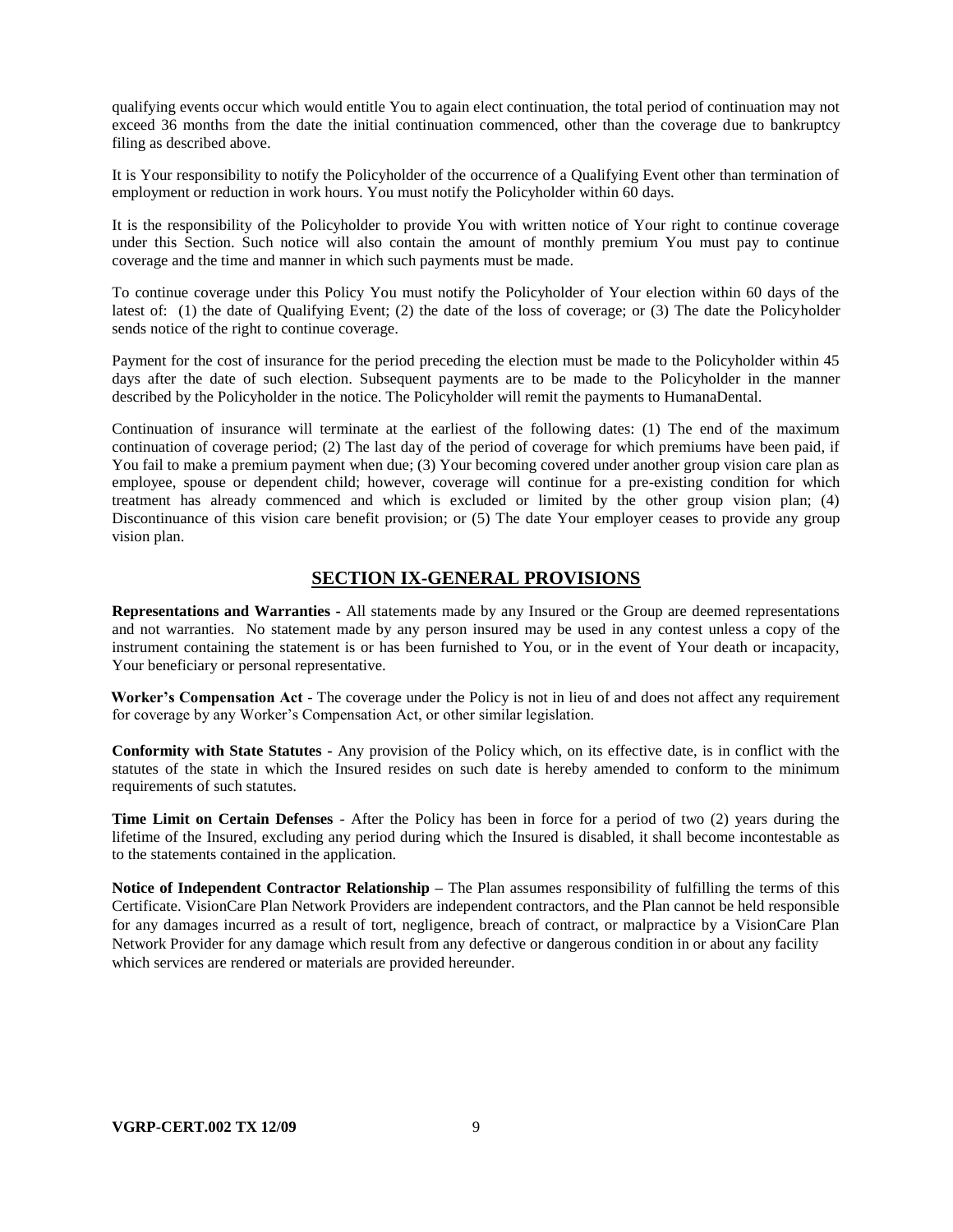# **HUMANADENTAL INSURANCE COMPANY P.O. Box 14313, Lexington, KY 40512-4313**

### **SCHEDULE OF BENEFITS**

**Vision Examinations** - Each Insured is eligible for a comprehensive eye examination which shall include: 1) personal and family medical and ocular history; 2) visual acuity (unaided or acuity with present correction); 3) external exam; 4) pupillary exam; 5) visual field testing (confrontation); 6) internal exam (direct or indirect ophthalmoscopy recording cup disc ratio, blood vessel status and any abnormalities: 7) biomicroscopy (i.e. cover test); 8) tonometry; 9) refraction (with recorded visual acuity); 10) extra ocular muscle balance assessment; 11) diagnosis and treatment plan. We will cover such service once in any **12 month** period.

**Materials** - Where the vision examination shows new lenses or frames or both are necessary for proper visual health, such Materials will be covered, together with certain services as necessary. Services include, but are not limited to: (1) prescribing and ordering proper lenses; (2) assisting with selection of frames; (3) verifying accuracy of finished lenses; (4) proper fitting and adjustments.

**Lenses** - One pair of prescription lenses once in any **12 month** period.

**Frames** - One new frame once in any **24 month** period. The VisionCare Plan Network Provider will show the Insured the frames that the Plan covers in full. VisionCare Plan Providers can also order any currently provided frame that an Insured may find elsewhere. If an Insured selects a frame that costs more than the amount the Plan covers, the Insured is responsible for the difference in cost.

**Contact lenses when necessary** – One pair of contact lenses under the following circumstances and only if prior authorization from the Plan is obtained: 1) following cataract surgery without intraocular lens; 2) correction of extreme visual acuity problems not correctable with glasses; 3) Anisometropia greater than 5.00 diopters and aesthenopia or diplopia, with spectacles; 4) Keratoconus; or 5) monocular aphakia and/or binocular aphakia where the doctor certifies contact lenses are medically necessary for safety and rehabilitation to a productive life. Replacement will not be more often than once in any **12 month** period and only if prior authorization is obtained from the Plan.

**Contact lenses when elective -** Benefits include: (1) the cost of an annual vision examination. Such benefit is subject to the Copayment; (2) the cost of contact lenses available from a selection provided by a VisionCare Plan Network Provider, not subject to the Copayment; or (3) the cost of contact lenses, any fitting cost and follow-up visit up to a maximum of **\$150.00**, not subject to the Copayment. This benefit is in lieu of all other benefits and not available when benefits for eyeglasses are received. Replacement will not be more often than once in any **12 month** period.

**Co-Payment** - An Insured's Co-payment is:

- 1. Vision Examination **\$15**
- 2. Materials **\$20**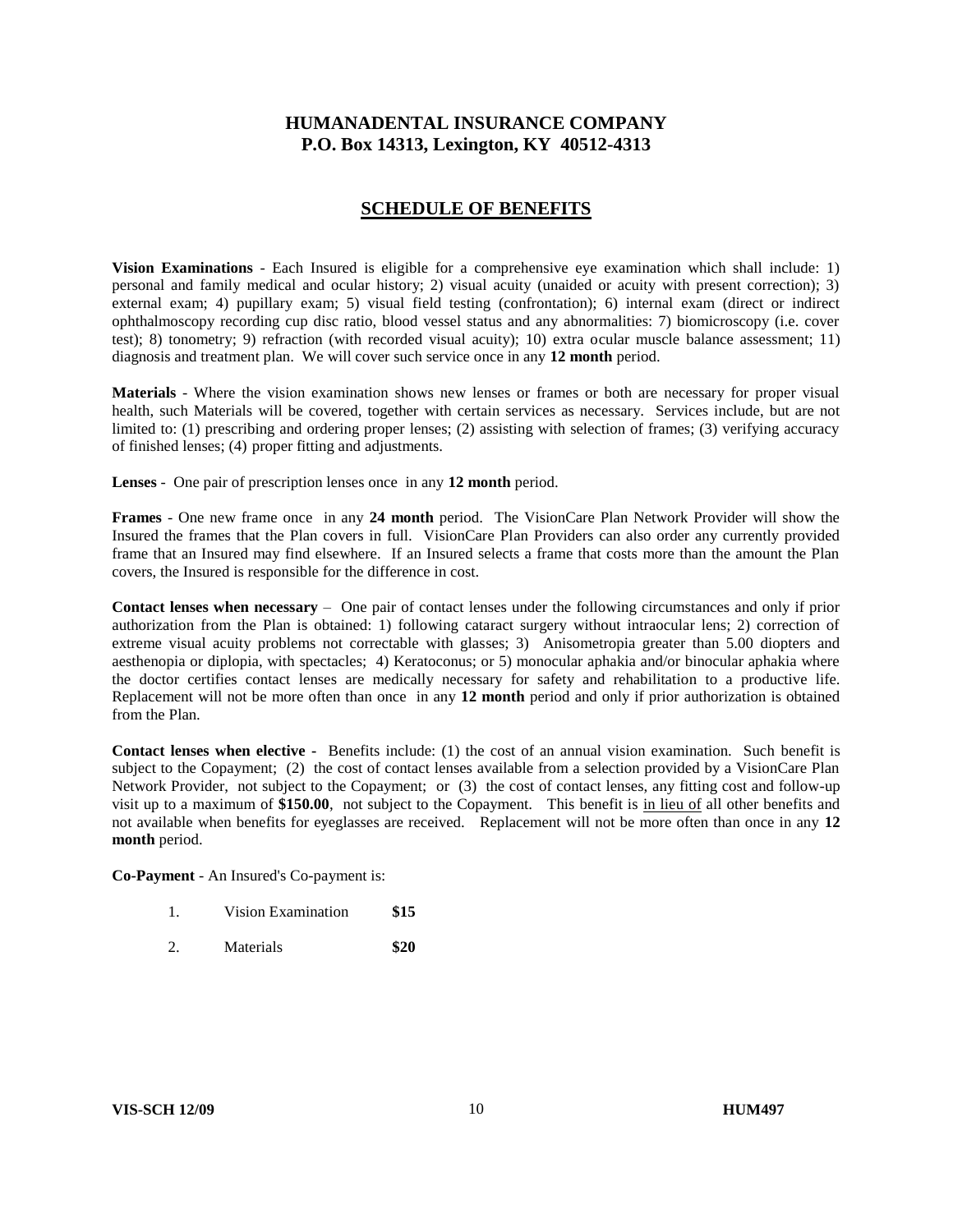**Allowance –** Vision benefits received from Non-VisionCare Plan Network Providers will be reimbursed according to the following schedule.

| Vision Examination            |          | \$35  |
|-------------------------------|----------|-------|
| Single Vision Lens            |          | \$25  |
| <b>Bifocal Lens</b>           |          | \$40  |
| <b>Trifocal Lens</b>          |          | \$60  |
| Lenticular Lens               |          | \$100 |
| Contact Lenses when elective  | $Exam +$ | \$150 |
| Contact Lenses when necessary |          | \$210 |
| Frame                         |          | \$40  |

**WHEN COVERED SERVICES ARE OBTAINED FROM A VISIONCARE PLAN NETWORK PROVIDER, THE INSURED IS ONLY RESPONSIBLE FOR THE CO-PAYMENT AMOUNT LISTED ABOVE.**

**WHEN SERVICES ARE OBTAINED FROM A NON-VISIONCARE PLAN NETWORK PROVIDER, PAYMENT OF BENEFITS ARE BASED UPON THE VISIONCARE PLAN ALLOWANCE.**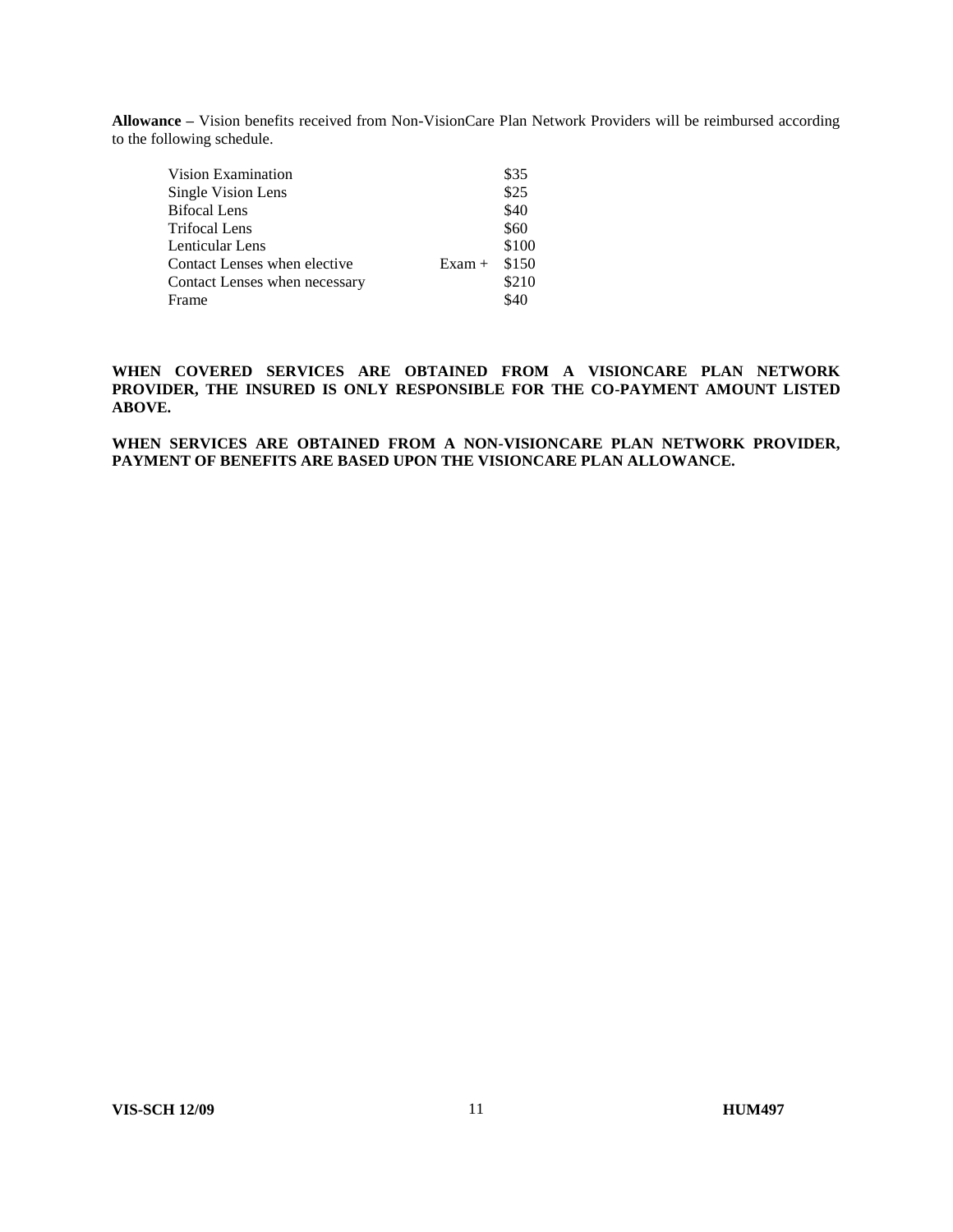# *IMPORTANT INFORMATION ABOUT COVERAGE UNDER THE TEXAS LIFE AND HEALTH INSURANCE GUARANTY ASSOCIATION (For insurers declared insolvent or impaired on or after September 1, 2011)*

Texas law establishes a system to protect Texas policyholders if their life or health insurance company fails. The Texas Life and Health Insurance Guaranty Association ("the Association"), administers this protection system. Only the policyholders of insurance companies which are members of the Association are eligible for this protection which is subject to the terms, limitations and conditions of the Association law. (The law is found in the *Texas Insurance Code*, Chapter 463.)

# **IT IS POSSIBLE THAT THE ASSOCIATION MAY NOT COVER ALL OR PART OF YOUR POLICY BECAUSE OF STATUTORY LIMITATIONS.**

### **Eligibility for Protection by the Association**

When a member insurance company is found to be insolvent and placed under an order of liquidation by a court or designated as impaired by the Texas Commissioner of Insurance, the Association provides coverage to policyholders who are:

- **Residents of Texas (regardless of where the policyholder lived when the policy was issued);**
- **Residents of other states**, ONLY if the following conditions are met:
	- 1. The policyholder has a policy with a company domiciled in Texas;
	- 2. The policyholder's state of residence has a similar guaranty association; and
	- 3. The policyholder is **not eligible** for coverage by the guaranty association of the policyholder's state of residence.

# **Limits of Protection by the Association**

### **Accident, Accident and Health, or Health Insurance:**

 For each individual covered under one or more policies: up to a total of \$500,000 for basic hospital, medical-surgical, and major medical insurance, \$300,000 for disability or long term care insurance, or \$200,000 for other types of health insurance.

### **Life Insurance:**

- Net cash surrender value or net cash withdrawal value up to a total of \$100,000 under one or more policies on a single life; or
- Death benefits up to a total of \$300,000 under one or more policies on any one life; or
- Total benefits up to a total of \$5,000,000 to any owner of multiple non-group life policies.

### **Individual Annuities:**

Present value of benefits up to a total of \$250,000 under one or more contracts on any one life.

### **Group Annuities:**

- Present value of allocated benefits up to \$250,000 on any one life; or
- Present value of unallocated benefits up to \$5,000,000 for one contractholder regardless of the number of contracts.

### **Aggregate Limit:**

 \$300,000 on any one life with the exception of the \$500,000 health insurance limit, the \$5,000,000 multiple owner life insurance limit, and the \$5,000,000 unallocated group annuity limit.

These limits are applied for each insolvent insurance company.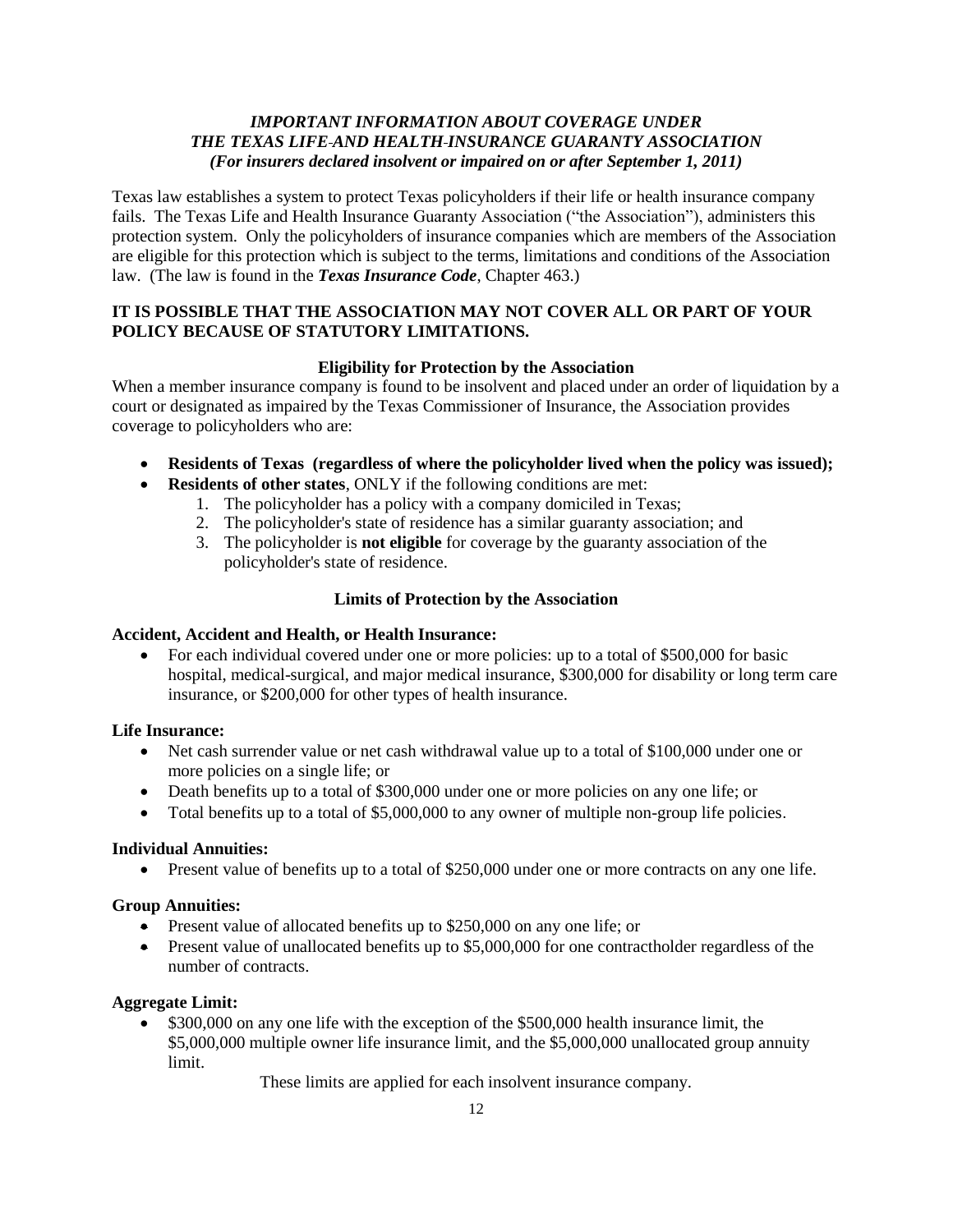**Insurance companies and agents are prohibited by law from using the existence of the Association for the purpose of sales, solicitation, or inducement to purchase any form of insurance. When you are selecting an insurance company, you should not rely Association coverage. For additional questions on Association protection or general information about an insurance company, please use the following contact information.**

Texas Life and Health Texas Department of Insurance Insurance Guaranty Association P.O. Box 149104 515 Congress Avenue, Suite 1875 Austin, Texas 78714-9104 Austin, Texas 78701 800-252-3439 or 800-982-6362 or www.tdi.texas.gov www.txlifega.org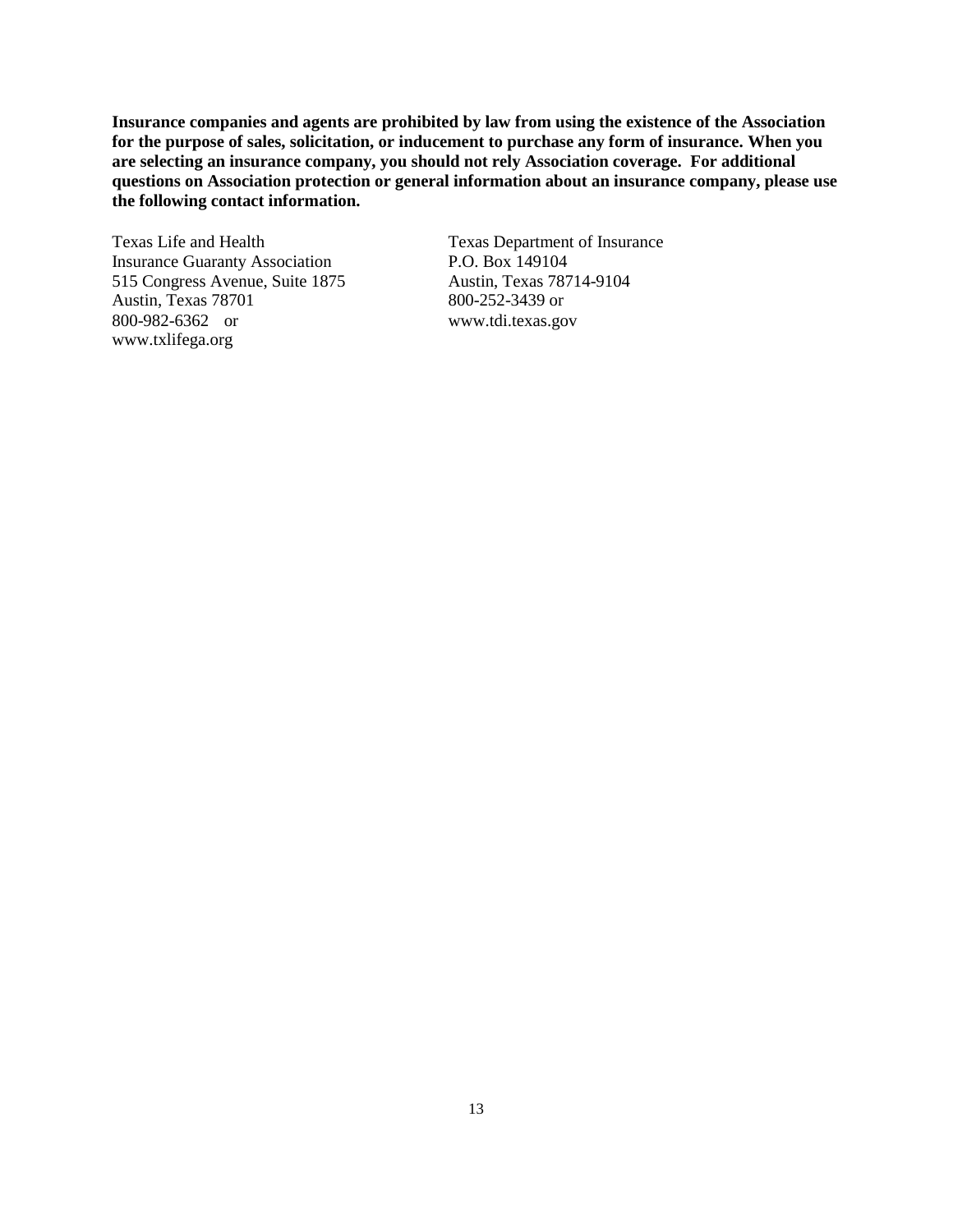# **Notices**

**The following pages contain important information about Humana's claims procedures and certain federal laws. There may be differences between the Certificate of Insurance and this Notice packet. There may also be differences between this notice packet and state law. The Plan participant is eligible for the rights more beneficial to the participant.**

**This section includes notices about:**

**Claims and Appeal Procedures**

**Federal Legislation**

**Medical Child Support Orders**

**Continuation of Coverage for Full-time Students During Medical Leave of Absence**

**General Notice of COBRA Continuation of Coverage Rights** 

**Tax Equity and Fiscal Responsibility Act of 1982 (TEFRA)**

**Family and Medical Leave Act (FMLA)**

**Uniformed Services Employment and Reemployment Rights Act of 1994 (USERRA) ~Your Rights under ERISA**

**Privacy and Confidentiality Statement**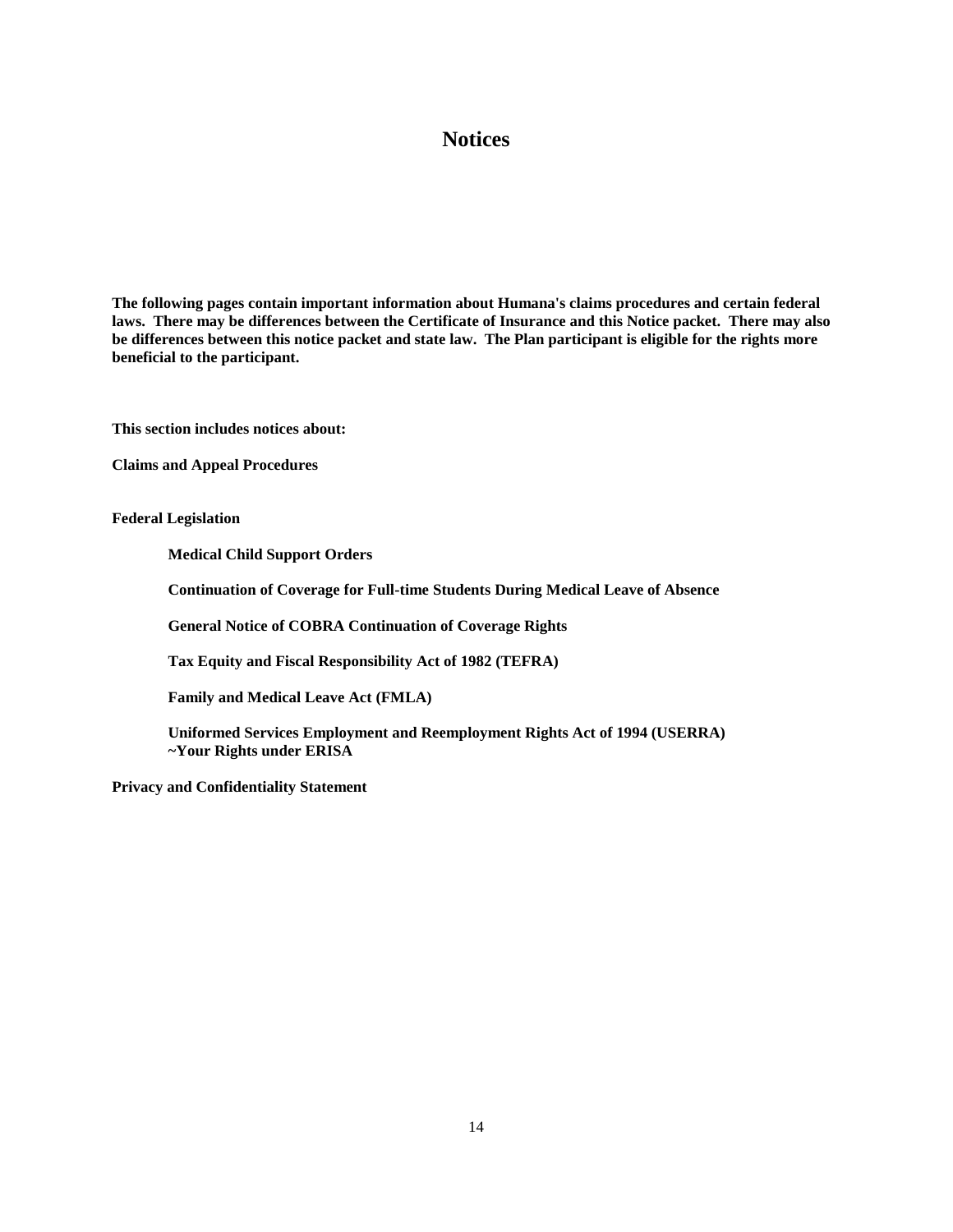# **CLAIMS AND APPEALS PROCEDURES**

The Employee Retirement Income Security Act of 1974 (ERISA) established minimum requirements for claims procedures. Humana complies with these standards. Covered persons in insured plans subject to ERISA should also consult their insurance benefit plan documents (e.g., the Certificate of Insurance or Evidence of Coverage). Humana complies with the requirements set forth in any such benefit plan document issued by it with respect to the plan unless doing so would prevent compliance with the requirements of the federal ERISA statute and the regulations issued thereunder. The following claims procedures are intended to comply with the ERISA claims regulation, and should be interpreted consistent with the minimum requirements of that regulation. Covered persons in plans not subject to ERISA should consult their benefit plan documents for the applicable claims and appeals procedures.

# **DISCRETIONARY AUTHORITY**

With respect to paying claims for benefits or determining eligibility for coverage under a policy issued by Humana, Humana as administrator for claims determinations and as ERISA claims review fiduciary, shall have full and exclusive discretionary authority to:

- 1. Interpret plan provisions;
- 2. Make decisions regarding eligibility for coverage and benefits; and
- 3. Resolve factual questions relating to coverage and benefits.

#### **CLAIMS PROCEDURES Definitions**

**Adverse determination:** means a decision to deny benefits for a pre-service claim or a post-service claim under a group health and/or dental plan.

**Claimant:** A covered person (or authorized representative) who files a claim.

**Concurrent-care Decision:** A decision by the plan to reduce or terminate benefits otherwise payable for a course of treatment that has been approved by the plan (other than by plan amendment or termination) or a decision with respect to a request by a Claimant to extend a course of treatment beyond the period of time or number of treatments that has been approved by the plan.

**Group health plan:** an employee welfare benefit plan to the extent the plan provides dental care to employees or their dependents directly (self insured) or through insurance (including HMO plans), reimbursement or otherwise.

**Health insurance issuer:** the offering company listed on the face page of your Certificate of Insurance or Certificate of Coverage and referred to in this document as "Humana."

**Post-service Claim:** Any claim for a benefit under a group health plan that is not a Pre-service Claim.

**Pre-service Claim:** A request for authorization of a benefit for which the plan conditions receipt of the benefit, in whole or in part, on advance approval.

**Urgent-care Claim (expedited review):** A claim for covered services to which the application of the time periods for making non-urgent care determinations:

could seriously jeopardize the life or health of the covered person or the ability of the covered person to regain maximum function; or

in the opinion of a physician with knowledge of the covered person's medical condition, would subject the covered person to severe pain that cannot be adequately managed without the service that is the subject of the claim.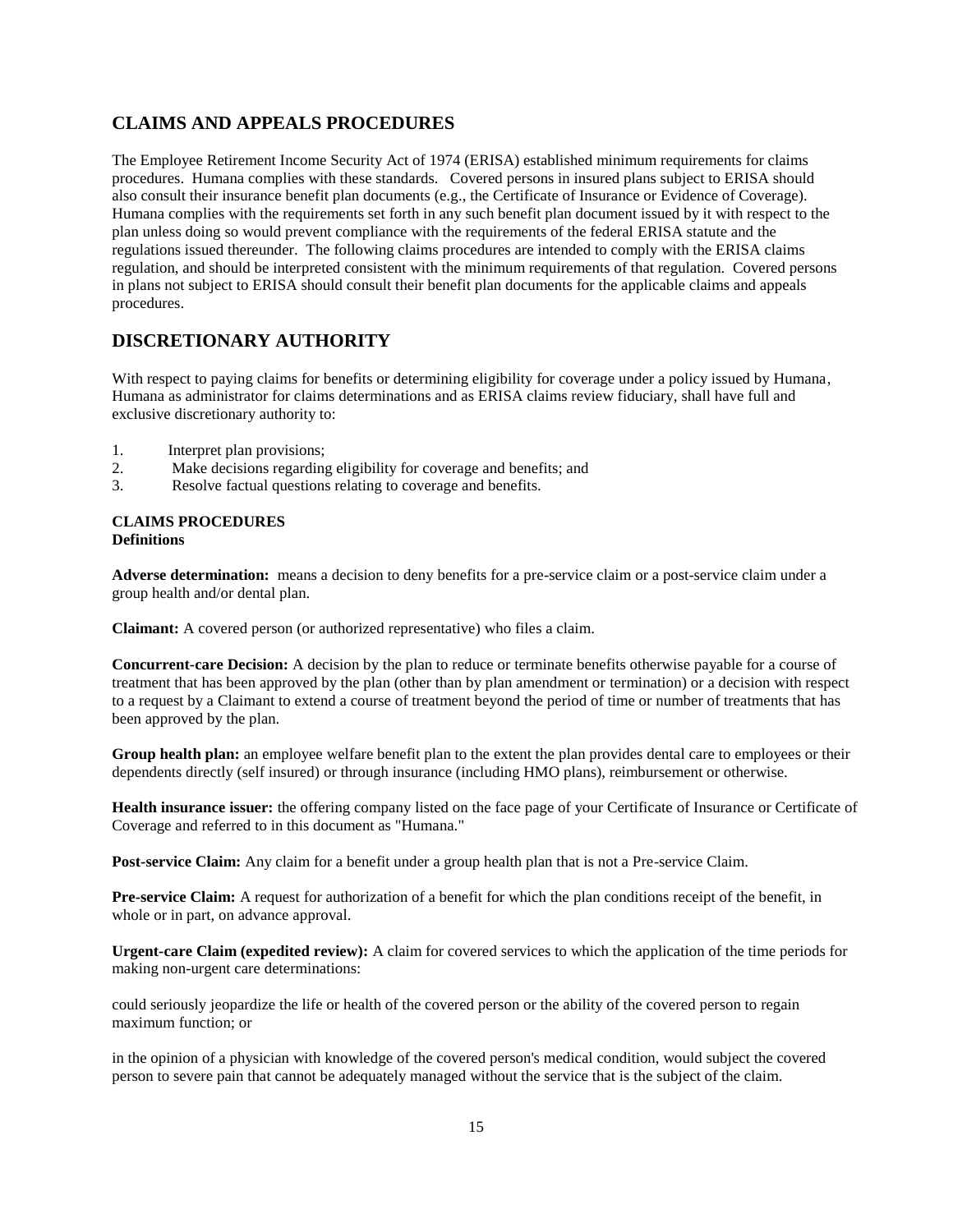Humana will make a determination of whether a claim is an Urgent-care Claim. However, any claim a physician, with knowledge of a covered person's medical condition, determines is a "Urgent-care Claim" will be treated as a "claim involving urgent care."

#### **Submitting a Claim**

This section describes how a Claimant files a claim for plan benefits.

A claim must be filed in writing and delivered by mail, postage prepaid, by FAX or e-mail. A request for preauthorization may be filed by telephone. The claim or request for pre-authorization must be submitted to Humana or to Humana's designee at the address indicated in the covered person's benefit plan document or identification card. Claims will not be deemed submitted for purposes of these procedures unless and until received at the correct address.

Claims submissions must be in a format acceptable to Humana and compliant with any legal requirements. Claims not submitted in accordance with the requirements of applicable federal law respecting privacy of protected health information and/or electronic claims standards will not be accepted by Humana.

Claims submissions must be timely. Claims must be filed as soon as reasonably possible after they are incurred, and in no event later than the period of time described in the benefit plan document.

Claims submissions must be complete and delivered to the designated address. At a minimum they must include:

- Name of the covered person who incurred the covered expense.
- Name and address of the provider
- Diagnosis
- Procedure or nature of the treatment
- Place of service
- Date of service
- Billed amount

A general request for an interpretation of plan provisions will not be considered a claim. Requests of this type, such as a request for an interpretation of the eligibility provisions of the plan, should be directed to the plan administrator.

#### **Procedural Defects**

If a Pre-service Claim submission is not made in accordance with the plan's requirements, Humana will notify the Claimant of the problem and how it may be remedied within five (5) days (or within 24 hours, in the case of an Urgent-care Claim). If a Post-service Claim is not made in accordance with the plan's requirement, it will be returned to the submitter.

#### **Authorized Representatives**

A covered person may designate an authorized representative to act on his or her behalf in pursuing a benefit claim or appeal. The authorization must be in writing and authorize disclosure of health information. If a document is not sufficient to constitute designation of an authorized representative, as determined by Humana, the plan will not consider a designation to have been made. An assignment of benefits does not constitute designation of an authorized representative.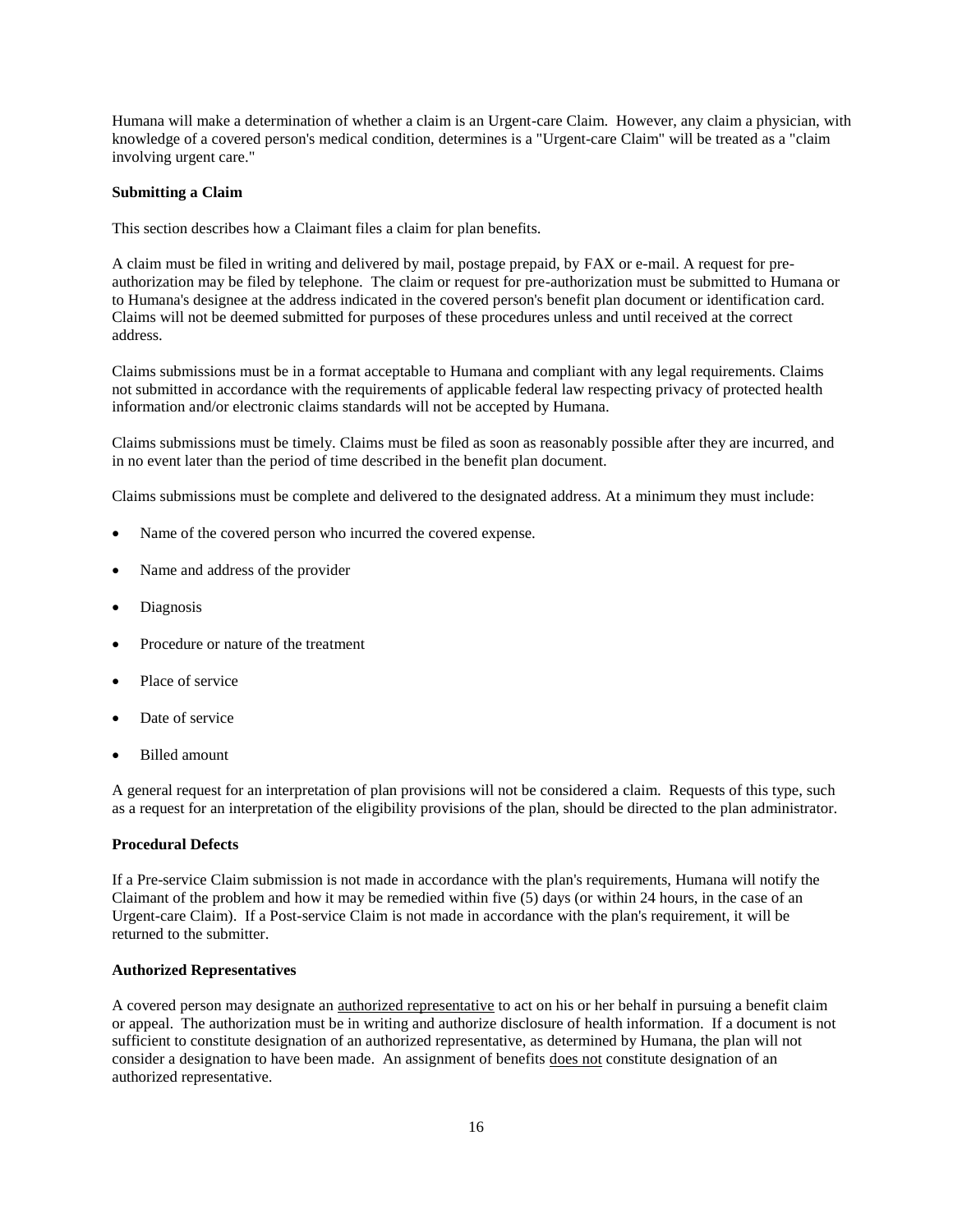- Any document designating an authorized representative must be submitted to Humana in advance or at the time an authorized representative commences a course of action on behalf of the covered person. Humana may verify the designation with the covered person prior to recognizing authorized representative status.
- In any event, a health care provider with knowledge of a covered person's medical condition acting in connection with an Urgent-care Claim will be recognized by the plan as the covered person's authorized representative.

Covered persons should carefully consider whether to designate an authorized representative. Circumstances may arise under which an authorized representative may make decisions independent of the covered person, such as whether and how to appeal a claim denial.

### **Claims Decisions**

After a determination on a claim is made, Humana will notify the Claimant within a reasonable time, as follows:

#### *Pre-service Claims*

Humana will provide notice of a favorable or *adverse determination* within a reasonable time appropriate to the medical circumstances but no later than 15 days after the plan receives the claim.

This period may be extended by an additional 15 days, if Humana determines the extension is necessary due to matters beyond the control of the plan. Before the end of the initial 15-day period, Humana will notify the Claimant of the circumstances requiring the extension and the date by which Humana expects to make a decision.

If the reason for the extension is because Humana does not have enough information to decide the claim, the notice of extension will describe the required information, and the Claimant will have at least 45 days from the date the notice is received to provide the necessary information.

#### *Urgent-care Claims (expedited review)*

Humana will determine whether a particular claim is an Urgent-care Claim. This determination will be based on information furnished by or on behalf of a covered person. Humana will exercise its judgment when making the determination with deference to the judgment of a physician with knowledge of the covered person's condition. Humana may require a Claimant to clarify the medical urgency and circumstances supporting the Urgent-care Claim for expedited decision-making.

Notice of a favorable or *adverse determination* will be made by Humana as soon as possible, taking into account the medical urgency particular to the covered person's situation, but not later than  $72$  hours after receiving the Urgentcare Claim.

If a claim does not provide sufficient information to determine whether, or to what extent, services are covered under the plan, Humana will notify the Claimant as soon as possible, but not more than 24 hours after receiving the Urgent-care Claim. The notice will describe the specific information necessary to complete the claim. The Claimant will have a reasonable amount of time, taking into account the covered person's circumstances, to provide the necessary information - but not less than 48 hours.

Humana will provide notice of the plan's Urgent-care Claim determination as soon as possible but no more than 48 hours after the earlier of:

- The plan receives the specified information; or
- The end of the period afforded the Claimant to provide the specified additional information.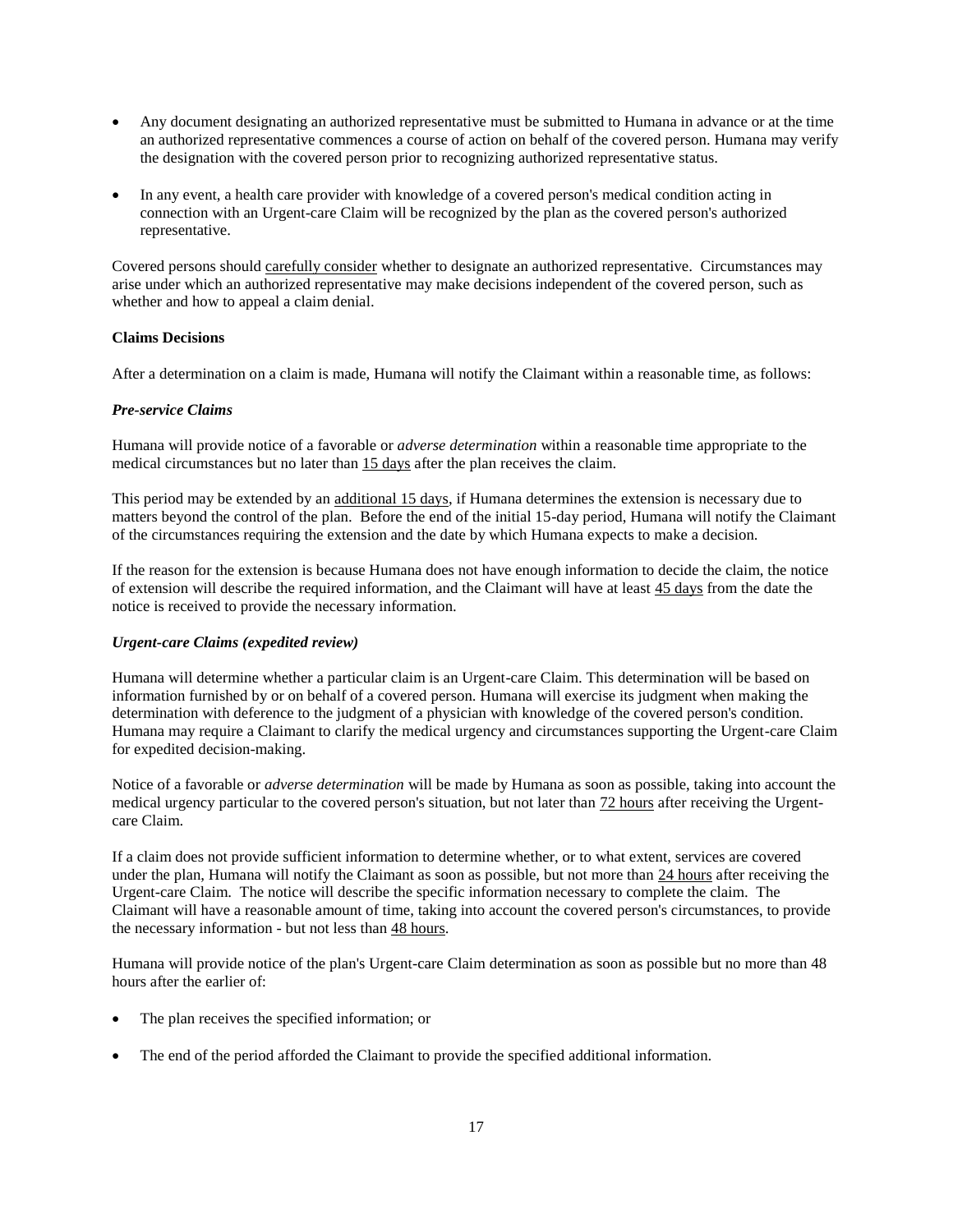#### *Concurrent-care Decisions*

Humana will notify a Claimant of a Concurrent-care Decision involving a reduction or termination of pre-authorized benefits sufficiently in advance of the reduction or termination to allow the Claimant to appeal and obtain a determination.

Humana will decide Urgent-care Claims involving an extension of a course of treatment as soon as possible taking into account medical circumstances. Humana will notify a Claimant of the benefit determination, whether adverse or not, within 24 hours after the plan receives the claim, provided the claim is submitted to the plan 24 hours prior to the expiration of the prescribed period of time or number of treatments.

#### *Post-service Claims*

Humana will provide notice of a favorable or *adverse determination* within a reasonable time appropriate to the medical circumstances but no later than 30 days after the plan receives the claim.

This period may be extended an additional 15 days, if Humana determines the extension is necessary due to matters beyond the plan's control. Before the end of the initial 30-day period, Humana will notify the affected Claimant of the extension, the circumstances requiring the extension and the date by which the plan expects to make a decision.

If the reason for the extension is because Humana does not have enough information to decide the claim, the notice of extension will describe the required information, and the Claimant will have at least 45 days from the date the notice is received to provide the specified information. Humana will make a decision on the earlier of the date on which the Claimant responds or the expiration of the time allowed for submission of the requested information.

#### **Initial Denial Notices**

Notice of a claim denial (including a partial denial) will be provided to Claimants by mail, postage prepaid, by FAX or by e-mail, as appropriate, within the time frames noted above. With respect to adverse decisions involving Urgent-care Claims, notice may be provided to Claimants orally within the time frames noted above. If oral notice is given, written notification must be provided no later than 3 days after oral notification.

A claims denial notice will convey the specific reason for the *adverse determination* and the specific plan provisions upon which the determination is based. The notice will also include a description of any additional information necessary to perfect the claim and an explanation of why such information is necessary. The notice will disclose if any internal plan rule, protocol or similar criterion was relied upon to deny the claim. A copy of the rule, protocol or similar criterion will be provided to Claimants, free of charge, upon request.

The notice will describe the plan's review procedures and the time limits applicable to such procedures, including a statement of the Claimant's right to bring a civil action under ERISA Section 502(a) following an adverse benefit determination on review.

If an *adverse determination* is based on medical necessity, experimental treatment or similar exclusion or limitation, the notice will state that an explanation of the scientific or clinical basis for the determination will be provided, free of charge, upon request. The explanation will apply the terms of the plan to the covered person's medical circumstances.

In the case of an adverse decision of an Urgent-care Claim, the notice will provide a description of the plan's expedited review procedures.

### **APPEALS OF ADVERSE DETERMINATIONS**

A Claimant must appeal an *adverse determination* within 180 days after receiving written notice of the denial (or partial denial). An appeal may be made by a Claimant by means of written application to Humana, in person, or by mail, postage prepaid.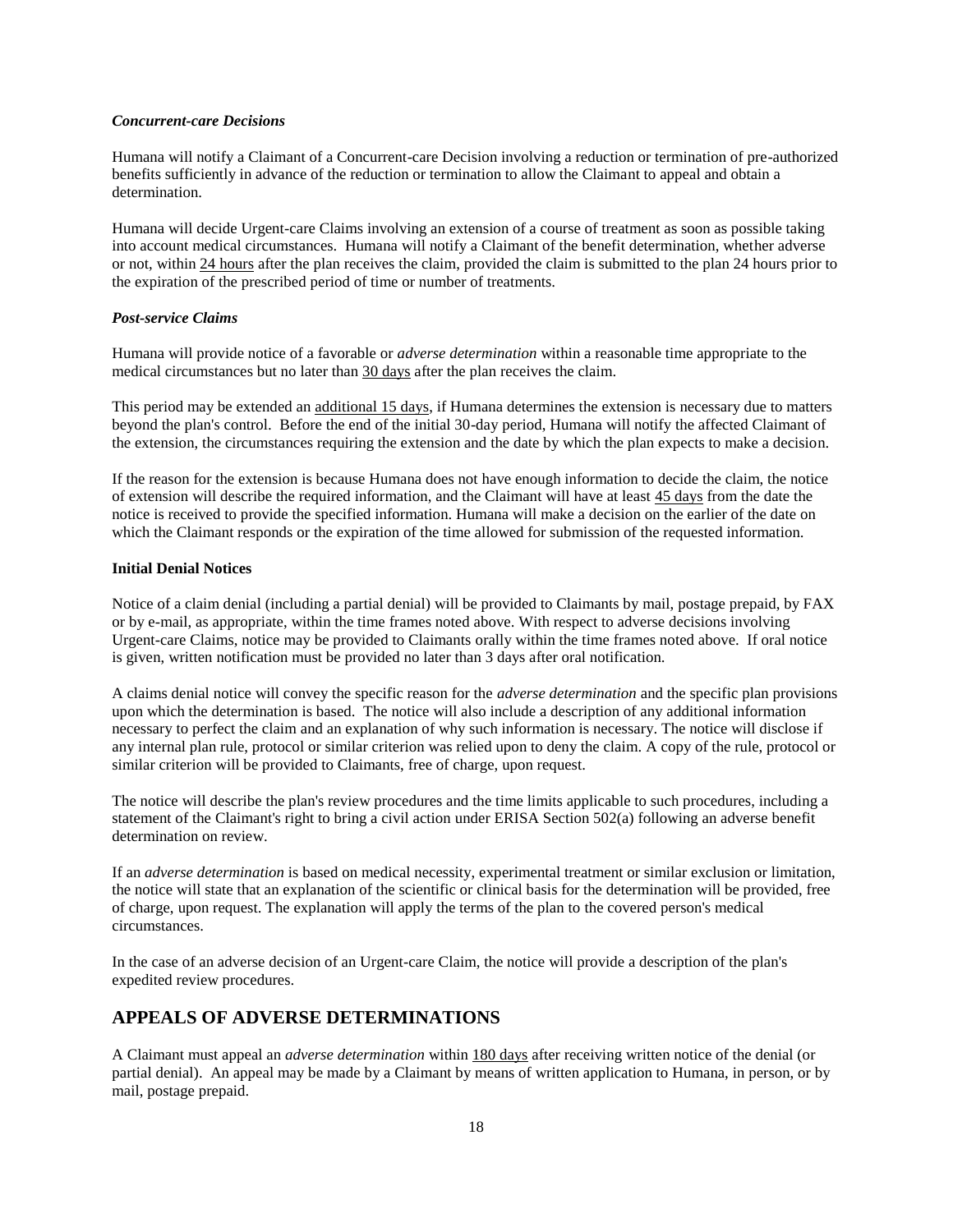A Claimant, on appeal, may request an expedited appeal of an adverse Urgent-care Claim decision orally or in writing. In such case, all necessary information, including the plan's benefit determination on review, will be transmitted between the plan and the Claimant by telephone, facsimile, or other available similarly expeditious method, to the extent permitted by applicable law.

Determination of appeals of denied claims will be conducted promptly, will not defer to the initial determination and will not be made by the person who made the initial adverse claim determination or a subordinate of that person. The determination will take into account all comments, documents, records, and other information submitted by the Claimant relating to the claim.

On appeal, a Claimant may review relevant documents and may submit issues and comments in writing. A Claimant on appeal may, upon request, discover the identity of medical or vocational experts whose advice was obtained on behalf of the plan in connection with the *adverse determination* being appealed, as permitted under applicable law.

If the claims denial is based in whole, or in part, upon a medical judgment, including determinations as to whether a particular treatment, or other service is experimental, investigational, or not medically necessary or appropriate, the person deciding the appeal will consult with a health care professional who has appropriate training and experience in the field of medicine involved in the medical judgment. The consulting health care professional will not be the same person who decided the initial appeal or a subordinate of that person.

#### **Time Periods for Decisions on Appeal**

| <b>Urgent-care Claims</b> | As soon as possible but no later than 72 hours after Humana receives the |
|---------------------------|--------------------------------------------------------------------------|
|                           | appeal request.                                                          |
| Pre-service Claims        | Within a reasonable period but no later than 30 days after Humana        |
|                           | receives the appeal request.                                             |
| Post-service Claims       | Within a reasonable period but no later than 60 days after Humana        |
|                           | receives the appeal request                                              |
| Concurrent-care           | Within the time periods specified above depending on the type of claim   |
| Decisions                 | involved.                                                                |

Appeals of claims denials will be decided and notice of the decision provided as follows:

#### **Appeals Denial Notices**

Notice of a claim denial (including a partial denial) will be provided to Claimants by mail, postage prepaid, by FAX or by e-mail, as appropriate, within the time periods noted above.

A notice that a claim appeal has been denied will include:

- The specific reason or reasons for the *adverse determination.*
- Reference to the specific plan provision upon which the determination is based.
- If any internal plan rule, protocol or similar criterion was relied upon to deny the claim. A copy of the rule, protocol or similar criterion will be provided to the Claimant, free of charge, upon request.
- A statement describing any voluntary appeal procedures offered by the plan and the claimant's right to obtain the information about such procedures, and a statement about the Claimant's right to bring an action under section 502(a) of ERISA.
- If an *adverse determination* is based on medical necessity, experimental treatment or similar exclusion or limitation, the notice will state that an explanation of the scientific or clinical basis for the determination will be provided, free of charge, upon request. The explanation will apply the terms of the plan to the covered person's medical circumstances.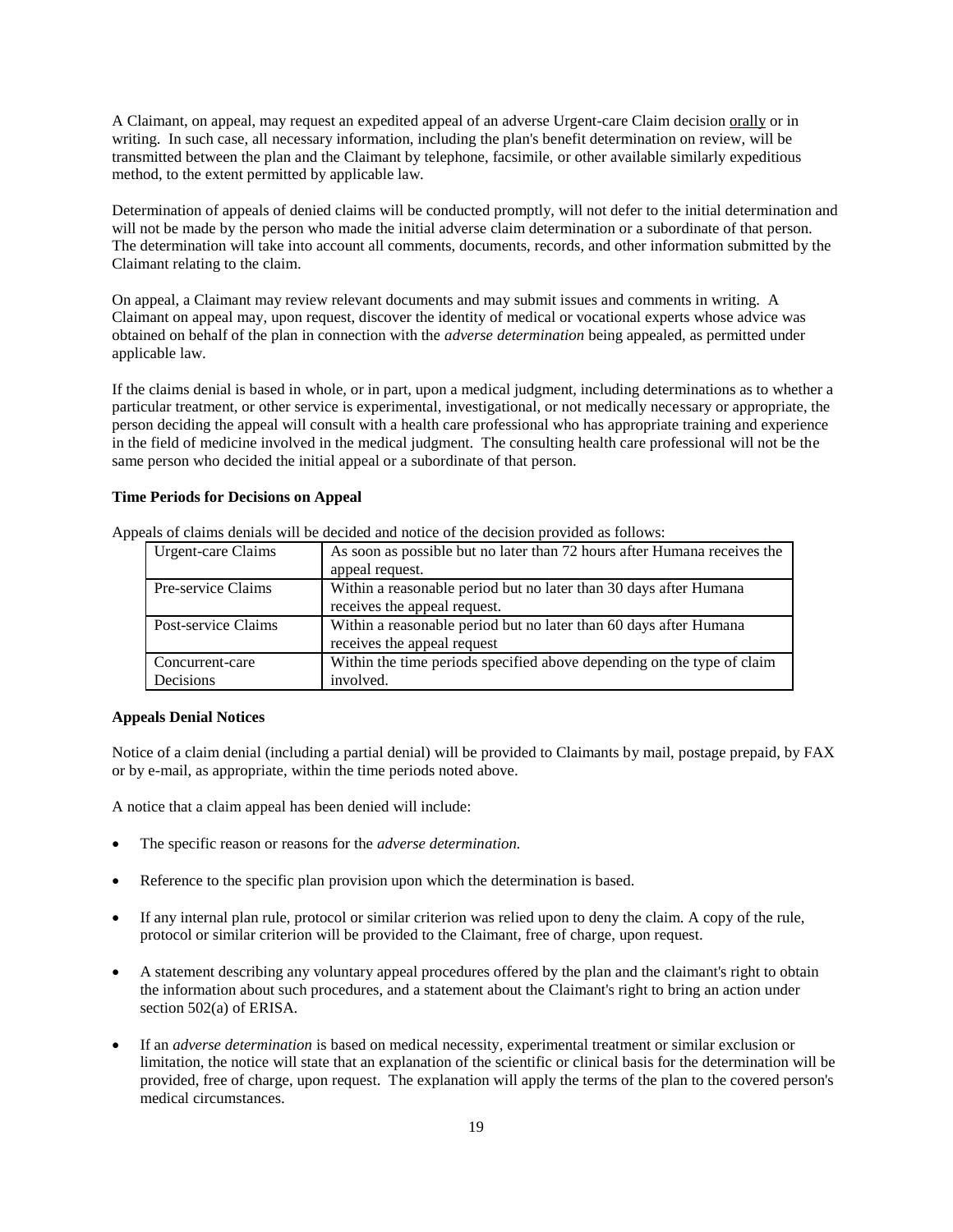In the event an appealed claim is denied, the Claimant, will be entitled to receive without charge reasonable access to, and copies of, any documents, records or other information that:

- Was relied upon in making the determination.
- Was submitted, considered or generated in the course of making the benefit determination, without regard to whether such document, record or other information was relied upon in making the benefit determination.
- Demonstrates compliance with the administrative processes and safeguards required in making the determination.
- Constitutes a statement of policy or guidance with respect to the plan concerning the denied treatment option or benefit for the claimant's diagnosis, without regard to whether the statement was relied on in making the benefit determination.

### **EXHAUSTION OF REMEDIES**

Upon completion of the appeals process under this section, a Claimant will have exhausted his or her administrative remedies under the plan. If Humana fails to complete a claim determination or appeal within the time limits set forth above, the claim shall be deemed to have been denied and the Claimant may proceed to the next level in the review process.

After exhaustion of remedies, a Claimant may pursue any other legal remedies available, which may include bringing civil action under ERISA section 502(a) for judicial review of the plan's determination. Additional information may be available from the local U.S. Department of Labor Office.

#### **LEGAL ACTIONS AND LIMITATIONS**

No lawsuit may be brought with respect to plan benefits until all remedies under the plan have been exhausted.

No lawsuit with respect to plan benefits may be brought after the expiration of the applicable limitations period stated in the benefit plan document. If no limitation is stated in the benefit plan document, then no such suit may be brought after the expiration of the applicable limitations under applicable law.

#### **MEDICAL CHILD SUPPORT ORDERS**

An individual who is a child of a covered employee shall be enrolled for coverage under the group health plan in accordance with the direction of a Qualified Medical Child Support Order (QMCSO) or a National Medical Support Notice (NMSO).

A QMCSO is a state-court order or judgment, including approval of a settlement agreement that: (a) provides for support of a covered employee's child; (b) provides for health care coverage for that child; (c) is made under state domestic relations law (including a community property law); (d) relates to benefits under the group health plan; and (e) is "qualified," i.e., it meets the technical requirements of ERISA or applicable state law. QMCSO also means a state court order or judgment enforcing state Medicaid law regarding medical child support required by the Social Security Act section 1908 (as added by Omnibus Budget Reconciliation Act of 1993).

An NMSO is a notice issued by an appropriate agency of a state or local government that is similar to a QMCSO requiring coverage under the group health plan for a dependent child of a non-custodial parent who is (or will become) a covered person by a domestic relations order providing for health care coverage.

Procedures for determining the qualified status of medical child support orders are available at no cost upon request from the plan administrator.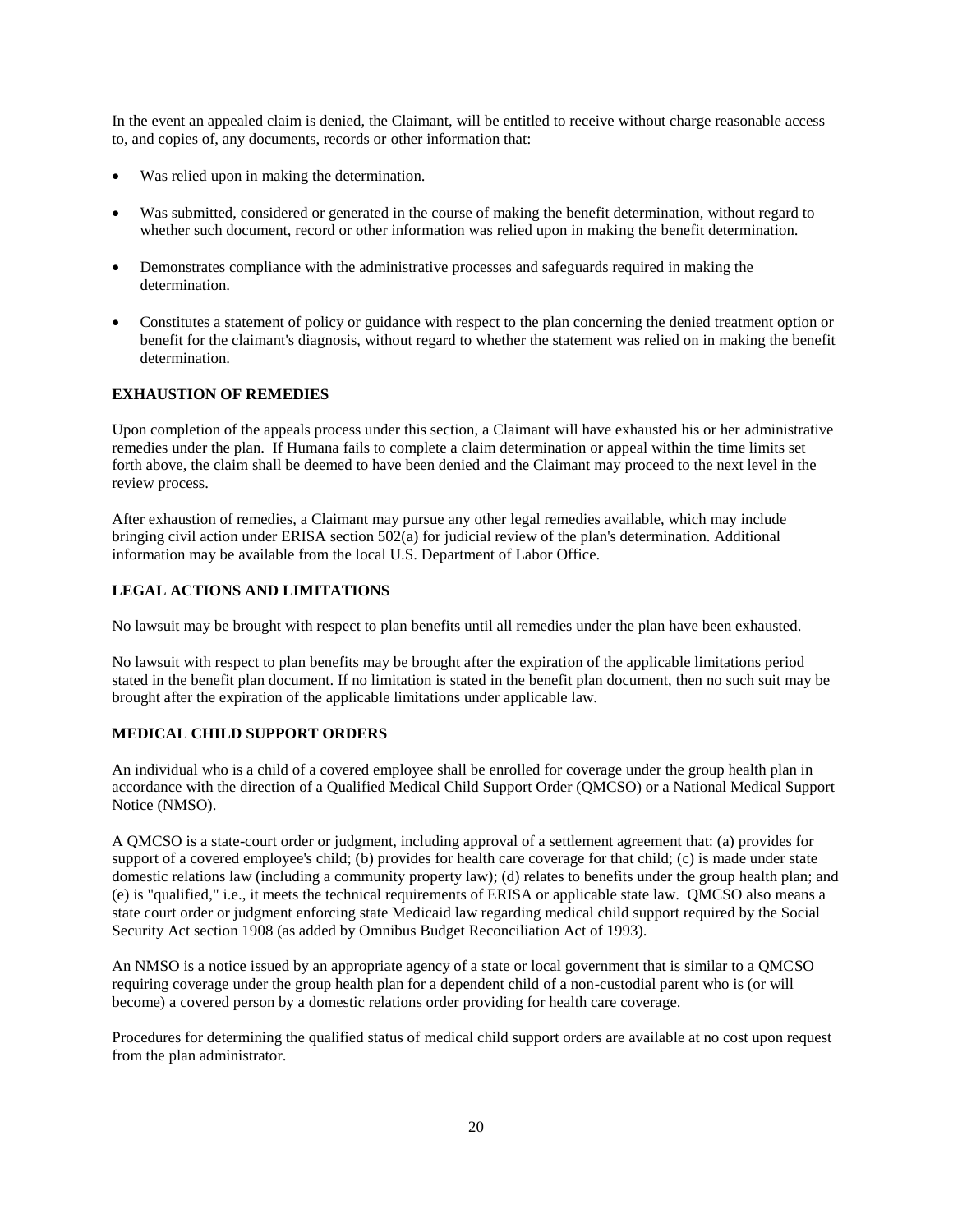### **CONTINUATION OF COVERAGE FOR FULL-TIME STUDENTS DURING MEDICAL LEAVE OF ABSENCE**

A dependent child who is in regular full-time attendance at an accredited secondary school, college or university, or licensed technical school continues to be eligible for coverage for until the earlier of the following if the dependent child takes a medically necessary leave of absence:

- Up to one year after the first day of the medically necessary leave of absence; or
- The date coverage would otherwise terminate under the plan.

We may require written certification from the dependent child's health care practitioner that the dependent child has a serious bodily injury or sickness requiring a medically necessary leave of absence.

### **GENERAL NOTICE OF COBRA CONTINUATION COVERAGE RIGHTS**  Introduction

You are receiving this notice because you have recently become covered under a group health and/or dental plan (the Plan). This notice contains important information about your right to COBRA continuation coverage, which is a temporary extension of coverage under the Plan. This notice generally explains COBRA continuation coverage, when it may become available to you and your family, and what you need to do to protect the right to receive it.

The right to COBRA continuation coverage was created by a federal law, the Consolidated Omnibus Budget Reconciliation Act of 1985 (COBRA). COBRA continuation coverage can become available to you when you would otherwise lose your group health and/or dental coverage. It can also become available to other members of your family who are covered under the Plan when they would otherwise lose their group health and/or dental coverage. For additional information about your rights and obligations under the Plan and under federal law, you should review the Plan's benefit plan document or contact the Plan Administrator.

#### **What is COBRA Continuation Coverage?**

COBRA continuation coverage is a continuation of Plan coverage when coverage would otherwise end because of a life event known as a "qualifying event." Specific qualifying events are listed later in this notice. After a qualifying event, COBRA continuation coverage must be offered to each person who is a "qualified beneficiary." You, your spouse, and your dependent children could become qualified beneficiaries if coverage under the Plan is lost because of the qualifying event. Under the Plan, the qualified beneficiaries who elect COBRA continuation coverage must pay for COBRA continuation coverage.

If you are an employee, you will become a qualified beneficiary if you lose your coverage under the Plan because either one of the following qualifying events happens:

- Your hours of employment are reduced, or
- Your employment ends for any reason other than gross misconduct.

If you are the spouse of an employee, you will become a qualified beneficiary if you lose your coverage under the Plan because any of the following events happen:

- Your spouse dies;
- Your spouse's hours of employment are reduced;
- Your spouse's employment ends for any reason other than his or her gross misconduct;
- Your spouse becomes entitled to Medicare benefits (under Part A, Part B or both); or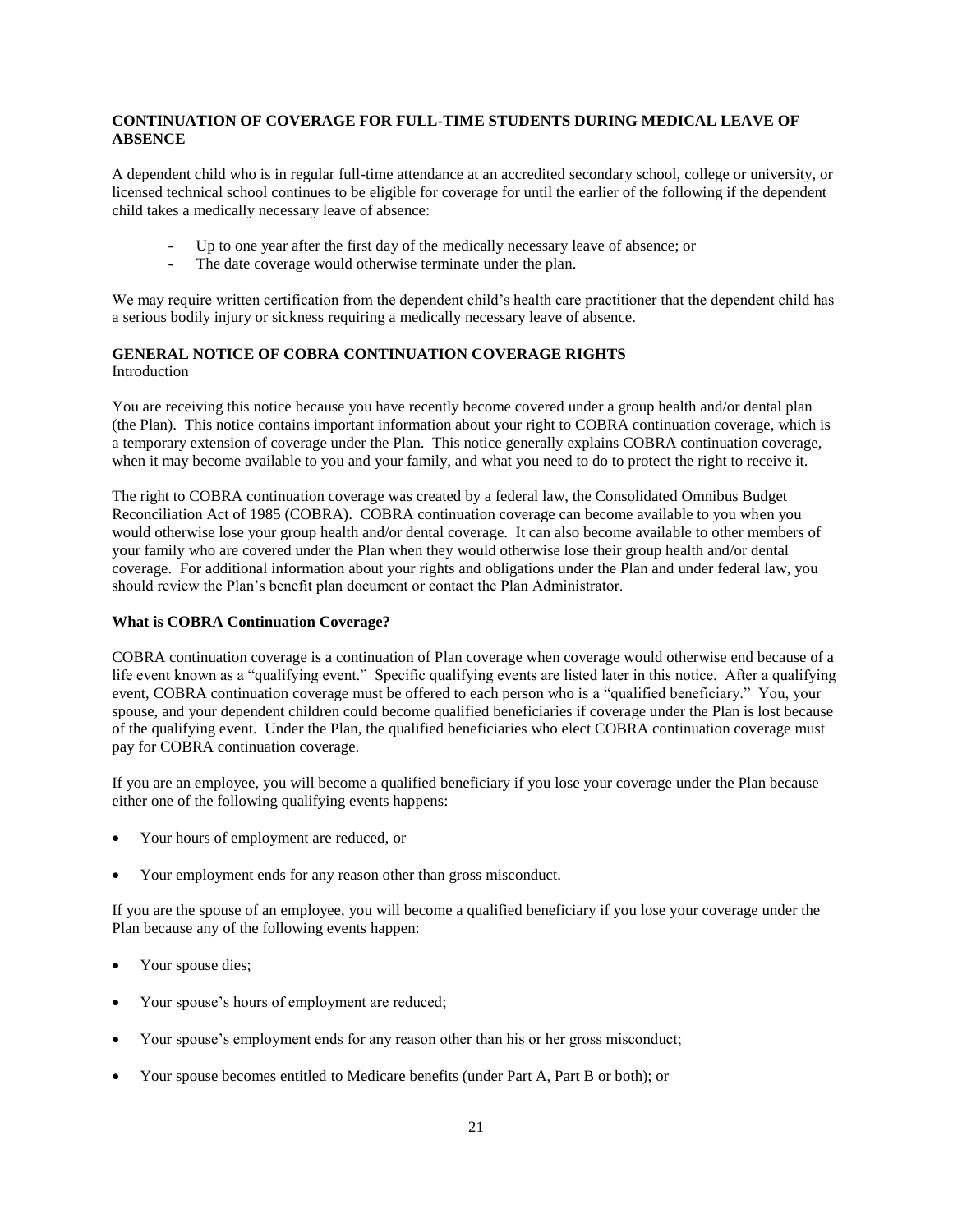• You become divorce or legally separation from your spouse.

Your dependent children will become qualified beneficiaries if they lose coverage under the Plan because of any of the following qualifying events happen:

- The parent-employee dies;
- The parent-employee's hours of employment are reduced;
- The parent-employee's employment ends for any reason other than his or her gross misconduct;
- The parent-employee becomes entitled to Medicare benefits (Part A, Part B or both);
- The parents become divorced or legally separated; or
- The child stops being eligible for coverage under the plan as a "dependent child."

### **When is COBRA Coverage Available?**

The plan will offer COBRA continuation coverage to qualified beneficiaries only after the Plan Administrator has been notified that a qualifying event has occurred. When the qualifying event is the end of employment or reduction of hours of employment, death of the employee, or commencement of a proceeding in bankruptcy with respect to the employer, the employer must notify the Plan Administrator of the qualifying event.

#### **You Must Give Notice of Some Qualifying Events**

**For the other qualifying events (divorce or legal separation of the employee and spouse or a dependent child's losing eligibility for coverage as a dependent child) you must notify the Plan Administrator within 60 days after the qualifying event occurs.**

#### **How is COBRA Coverage Provided?**

Once the Plan Administrator receives notice that a qualifying event has occurred, COBRA continuation coverage will be offered to each of the qualified beneficiaries. Each qualified beneficiary will have an independent right to elect COBRA continuation coverage. Covered employees may elect COBRA continuation coverage on behalf of their spouses, and parents may elect COBRA continuation coverage on behalf of their children. Once the Plan Administrator offers COBRA continuation coverage, the qualified beneficiaries must elect such coverage within 60 days.

COBRA continuation coverage is a temporary continuation of coverage. When the qualifying event is the death of the employee, your divorce or legal separation, or a dependent child's losing eligibility as a dependent child, COBRA continuation coverage last for up to a total of 36 months. When the qualifying event is the end of employment, or reduction in the employee's hours of employment, and the employee became entitled to Medicare benefits less than 18 months before the qualifying event, COBRA continuation coverage for qualified beneficiaries other than the employee last until 36 months after the date of Medicare entitlement. For example, if a covered employee becomes entitled to Medicare 8 months before the date on which the employment terminates, COBRA continuation coverage for his spouse and children can last up to 36 months after the date of Medicare entitlement, which is equal to 28 months after the date of the qualifying event (36 months minus 8 months). Otherwise, when the qualifying event is the end of employment or reduction of the employee's hours of employment, COBRA continuation coverage generally last for only up to a total of 18 months. There are two ways in which this 18-month period of COBRA continuation coverage can be extended.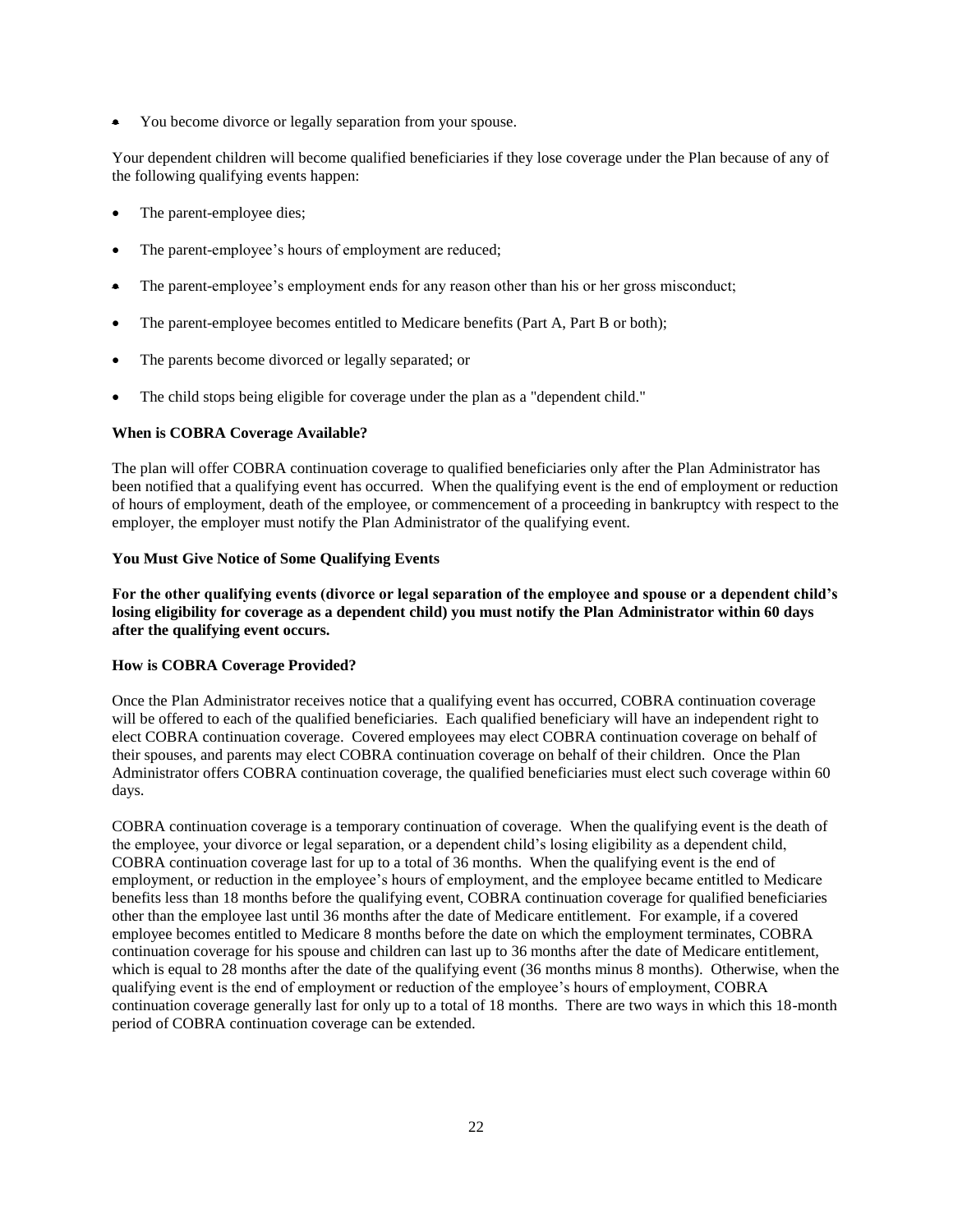#### **Disability Extension of 18-Month Period of Continuation Coverage**

If you or anyone in your family covered under the Plan is determined by the Social Security Administration to be disabled and you notify the Plan Administrator within 60 days of such determination, you and your entire family may be entitled to receive up to an additional 11 months of COBRA continuation coverage, for a total of 29 months. The disability would have to have started at some time before the  $60<sup>th</sup>$  day of COBRA continuation coverage and must last at least until the end of the 18-month period of continuation coverage.

#### **Second Qualifying Event Extension of 18-Month Period of Continuation Coverage**

If your family experiences another qualifying event while receiving 18 months of COBRA continuation coverage, the spouse and dependent children in your family can get up to 18 additional months of COBRA continuation coverage, for a maximum of 36 months, if notice of the second qualifying event is given to the Plan within 60 days of the event. This extension may be available to the spouse and any dependent children receiving continuation coverage if the employee or former employee dies, gets divorced or legally separated, or if the dependent child stops being eligible under the plan as a dependent child, but only if the event would have caused the spouse or dependent child to lose coverage under the Plan had the first qualifying event not occurred.

#### **If You Have Questions**

Questions concerning your Plan or your COBRA continuation coverage rights should be addressed to the Plan Administrator. For more information about your rights under ERISA, including COBRA, or other laws affecting your group heath and/or dental plans, contact the nearest Regional or District Office of the U.S. Department of Labor's Employee Benefits Security Administration (EBSA) in your area or visit the EBSA website at www.dol.gob/ebsa. (address and phone numbers of Regional and District EBSA Office are available through EBSA's website.)

#### **Keep Your Plan Informed of Address Changes**

In order to protect your family's rights, you should keep the Plan Administrator informed of any changes in the addresses of family members. You should also keep a copy, for your records, of any notices you send the Plan Administrator.

### **IMPORTANT NOTICE FOR INDIVIDUALS ENTITLED TO MEDICARE TAX EQUITY AND FISCAL RESPONSIBILITY ACT OF 1982 (TEFRA) OPTIONS**

Where an employer employs more than 20 people, the Tax Equity And Fiscal Responsibility Act of 1982 (TEFRA) allows covered employees in active service who are age 65 or older and their covered spouses who are eligible for Medicare to choose one of the following options.

**OPTION 1** - The benefits of their group health plan will be payable first and the benefits of Medicare will be payable second.

**OPTION 2** - Medicare benefits only. The employee and his or her dependents, if any, will not be insured by the group health plan.

The employer must provide each covered employee and each covered spouse with the choice to elect one of these options at least one month before the covered employee or the insured spouse becomes age 65. All new covered employees and newly covered spouses age 65 or older must be offered these options. If Option 1 is chosen, its issue is subject to the same requirements as for an employee or dependent that is under age 65.

Under TEFRA regulations, there are two categories of persons eligible for Medicare. The calculation and payment of benefits by the group health plan differs for each category.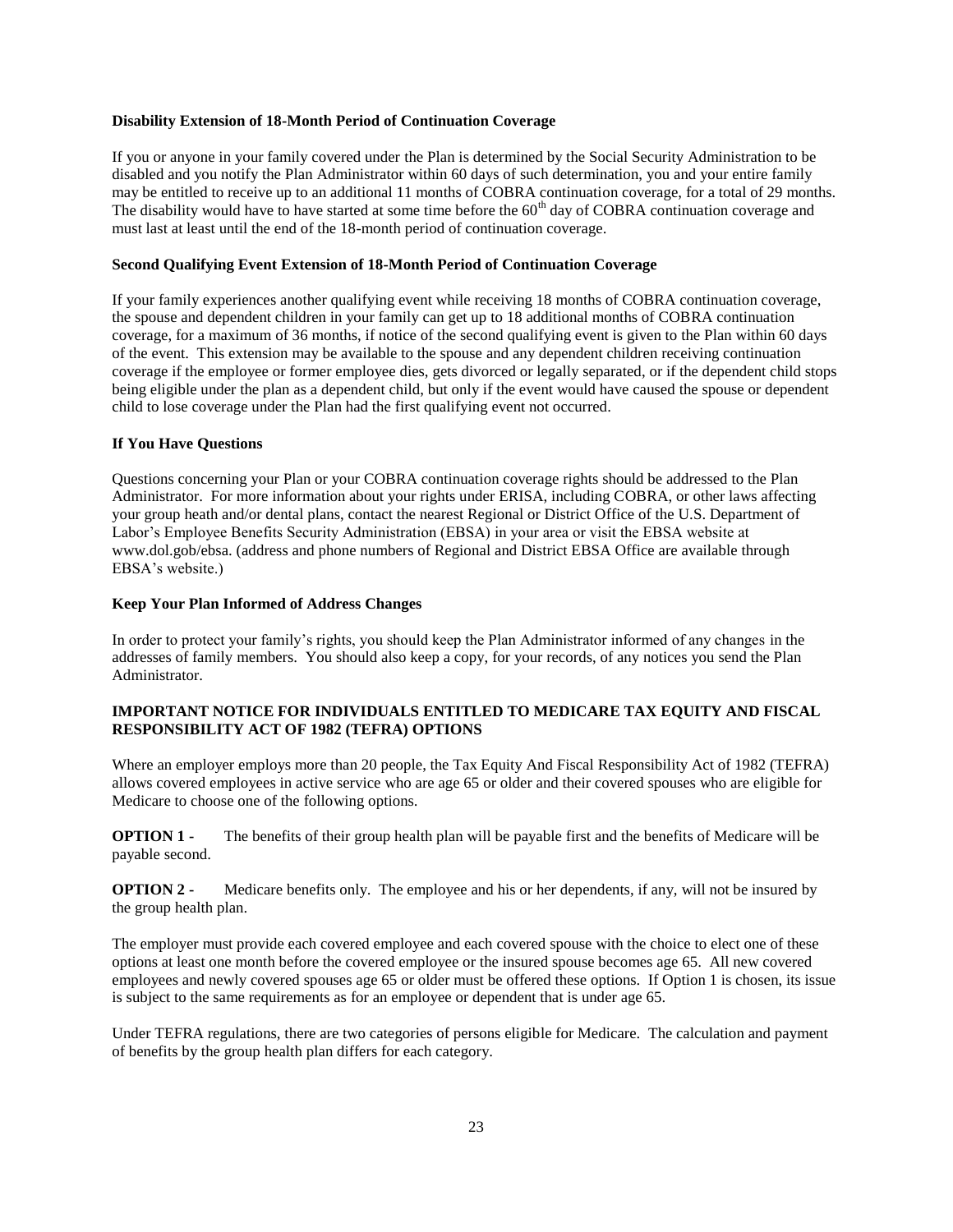### **Category 1** Medicare eligibles are:

- Covered employees in active service who are age 65 or older who choose Option 1;
- Age 65 or older covered spouses; and
- Age 65 or older covered spouses of employees in active service who are either under age 65 or age 70 or older;

**Category 2** Medicare eligibles are any other covered persons entitled to Medicare, whether or not they enrolled. This category includes, but is not limited to:

- Retired employees and their spouses; or
- Covered dependents of a covered employee, other than his or her spouse.

#### **Calculation and Payment of Benefits**

For covered persons in Category 1, benefits are payable by the policy without regard to any benefits payable by Medicare. Medicare will then determine its benefits.

For covered persons in Category 2, Medicare benefits are payable before any benefits are payable by the policy. The benefits of the policy will then be reduced by the full amount of all Medicare benefits the covered person is entitled to receive, whether or not the eligible individual is actually enrolled for Medicare Benefits.

### **FAMILY AND MEDICAL LEAVE ACT (FMLA)**

If an employee is granted a leave of absence (Leave) by the employer as required by the Federal Family and Medical Leave Act, s/he may continue to be covered under the plan for the duration of the Leave under the same conditions as other employees who are currently employed and covered by the plan. If the employee chooses to terminate coverage during the Leave, or if coverage terminates as a result of nonpayment of any required contribution, coverage may be reinstated on the date the employee returns to work immediately following the end of the Leave. Charges incurred after the date of reinstatement will be paid as if the employee had been continuously covered.

### **UNIFORMED SERVICES EMPLOYMENT AND REEMPLOYMENT RIGHTS ACT OF 1994 (USERRA)**

#### *Continuation of Benefits*

Effective October 13, 1994, federal law requires health plans offer to continue coverage for employees that are absent due to service in the uniformed services and/or dependents.

#### *Eligibility*

An employee is eligible for continuation under USERRA if he or she is absent from employment because of voluntary or involuntary performance of duty in the Armed Forces, Army National Guard, Air National Guard, or commissioned corps of the Public Health Service. Duty includes absence for active duty, active duty for training, initial active duty for training, inactive duty training and for the purpose of an examination to determine fitness for duty.

An employee's dependents that have coverage under the plan immediately prior to the date of the employee's covered absence are eligible to elect continuation under USERRA.

If continuation of Plan coverage is elected under USERRA, the employee or dependent is responsible for payment of the applicable cost of coverage. If the employee is absent for not longer than 31 days, the cost will be the amount the employee would otherwise pay for coverage. For absences exceeding 30 days, the cost may be up to 102% of the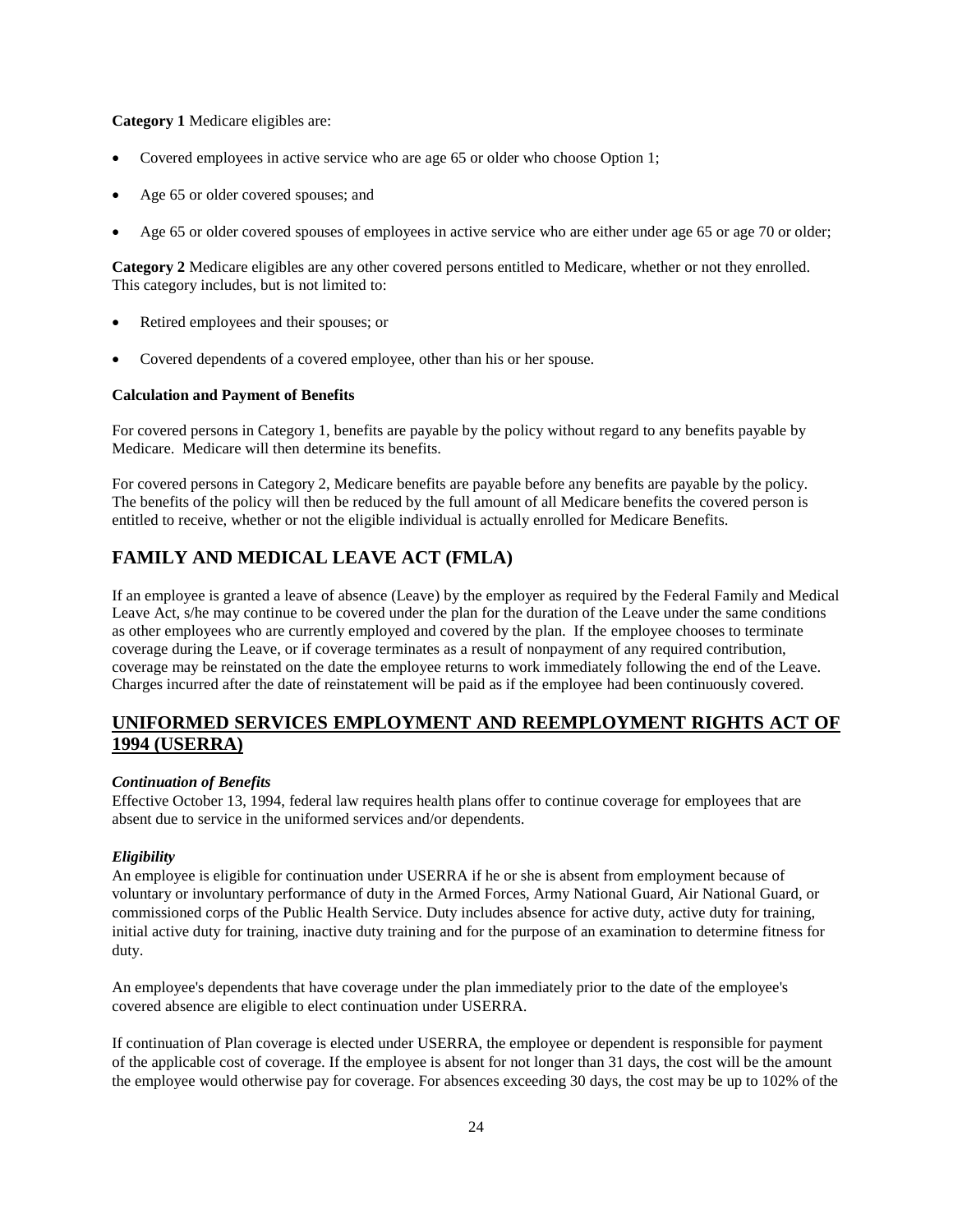cost of coverage under the plan. This includes the employee's share and any portion previously paid by the employer.

#### *Duration of Coverage*

Of elected, continuation coverage under USERRA will continue until the earlier of:

1. Twenty-four months beginning the first day of absence from employment due to service in the uniformed services; or

2. The day after the employee fails to apply for a return to employment as required by USERRA, after the completion of a period of service.

Under federal law, the period coverage available under USERRA shall run concurrently with the COBRA period available to an employee and/or eligible dependent.

#### *Other Information*

Employees should contact their employer with any questions regarding coverage normally available during a military leave of absence or continuation coverage and notify the employer of any changes in marital status, or change of address.

### **YOUR RIGHTS UNDER ERISA**

Under the Employee Retirement Income Security Act of 1974 (ERISA), all plan participants covered by ERISA are entitled to certain rights and protections, as described below. Notwithstanding anything in the group health plan or group insurance policy, following are a covered person's minimum rights under ERISA. ERISA requirements do not apply to plans maintained by governmental agencies or churches.

#### **Information About the Plan and Benefits**

Plan participants may:

1. Examine, free of charge, all documents governing the plan. These documents are available in the plan administrator's office.

2. Obtain, at a reasonable charge, copies of documents governing the plan, including a copy of any updated summary plan description and a copy of the latest annual report for the plan (Form 5500), if any, by writing to the plan administrator.

3. Obtain, at a reasonable charge, a copy of the latest annual report (Form 5500) for the plan, if any, by writing to the plan administrator.

As a plan participant, you will receive a summary of any material changes made in the plan within 210 days after the end of the plan year in which the changes are made unless the change is a material reduction in covered services or benefits, in which case you will receive a summary of the material reduction within 60 days after the date of its adoption.

If the plan is required to file a summary annual financial report, you will receive a copy from the plan administrator.

#### **Responsibilities of Plan Fiduciaries**

In addition to creating rights for plan participants, ERISA imposes duties upon the people who are responsible for the operation of the plan. These people, called 'fiduciaries" of the plan, have a duty to act prudently and in the interest of plan participants and beneficiaries.

No one, including an employer, may discharge or otherwise discriminate against a plan participant in any way to prevent the participant from obtaining a benefit to which the participant is otherwise entitled under the plan or from exercising ERISA rights.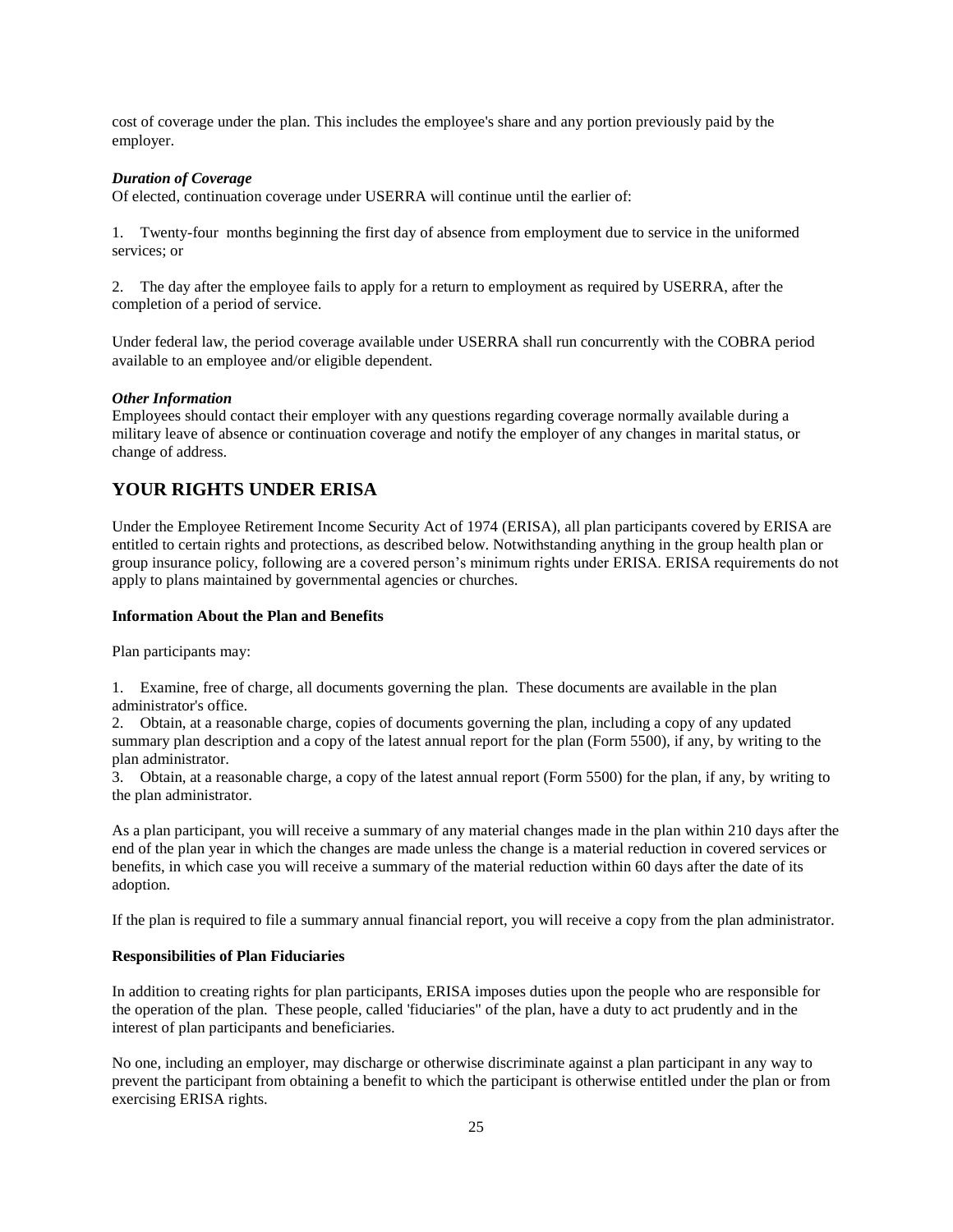#### **Continue Group Health Plan Coverage**

Participants may be eligible to continue health care coverage for themselves, their spouse or dependents if there is a loss of coverage under the group health plan as a result of a qualifying event. You or your dependents may have to pay for such coverage. Review the COBRA notice in this document regarding the rules governing COBRA continuation coverage rights.

#### **Claims Determinations**

If a claim for a plan benefit is denied or disregarded, in whole or in part, participants have the right to know why this was done, to obtain copies of documents relating to the decision without charge and to appeal any denial within certain time schedules.

#### **Enforce Your Rights**

Under ERISA, there are steps participants may take to enforce the above rights. For instance, if a participant requests a copy of plan documents does not receive them within 30 days, the participant may file suit in a Federal court. In such a case, the court may require the plan administrator to provide the materials and pay you up to \$ 110 a day until the participant receives the materials, unless the materials were not sent because of reasons beyond the control of the plan administrator. If a claim for benefits is denied or disregarded, in whole or in part, the participant may file suit in a state or Federal court. In addition, if the participant disagrees with the plan's decision, or lack thereof, concerning the qualified status of a domestic relations order or a medical child support order, the participant may file suit in Federal court. If plan fiduciaries misuse the plan's money, or if participants are discriminated against for asserting their rights, they may seek assistance from the U.S. Department of Labor, or may file suit in a Federal court.

The court will decide who should pay court costs and legal fees. If the participant is successful, the court may order the person sued to pay costs and fees. If the participant loses, the court may order the participant to pay the costs and fees.

#### **Assistance with Questions**

Contact the group health plan human resources department or the plan administrator with questions about the plan. Contact the nearest area office of the Employee Benefits Security Administration, U.S. Department of Labor, listed in your telephone directory or the Division of Technical Assistance and Inquiries, Employee Benefits Security Administration, U.S. Department of Labor, 200 Constitution Avenue N.W., Washington, D.C. 20210 with questions about ERISA rights. Call the publications hotline of the Employee Benefits Security Administration to obtain publications about ERISA rights.

# **PRIVACY AND CONFIDENTIALITY STATEMENT**

We understand the importance of keeping your personal and health information private (PHI). PHI includes both medical information and individually identifiable information, such as your name, address, telephone number or social security number. We are required by applicable federal and state law to maintain the privacy of your PHI.

Under both law and our policies, we have a responsibility to protect the privacy of your PHI. We:

- Protect your privacy by limiting who may see your PHI;
- Limit how we may use or disclose your PHI;
- Inform you of our legal duties with respect to your PHI;
- Explain our privacy policies; and
- Strictly adhere to the policies currently in effect.

We reserve the right to change our privacy practices at any time, as allowed by applicable law, rules and regulations. We reserve the right to make changes in our privacy practices for all PHI that we maintain, including information